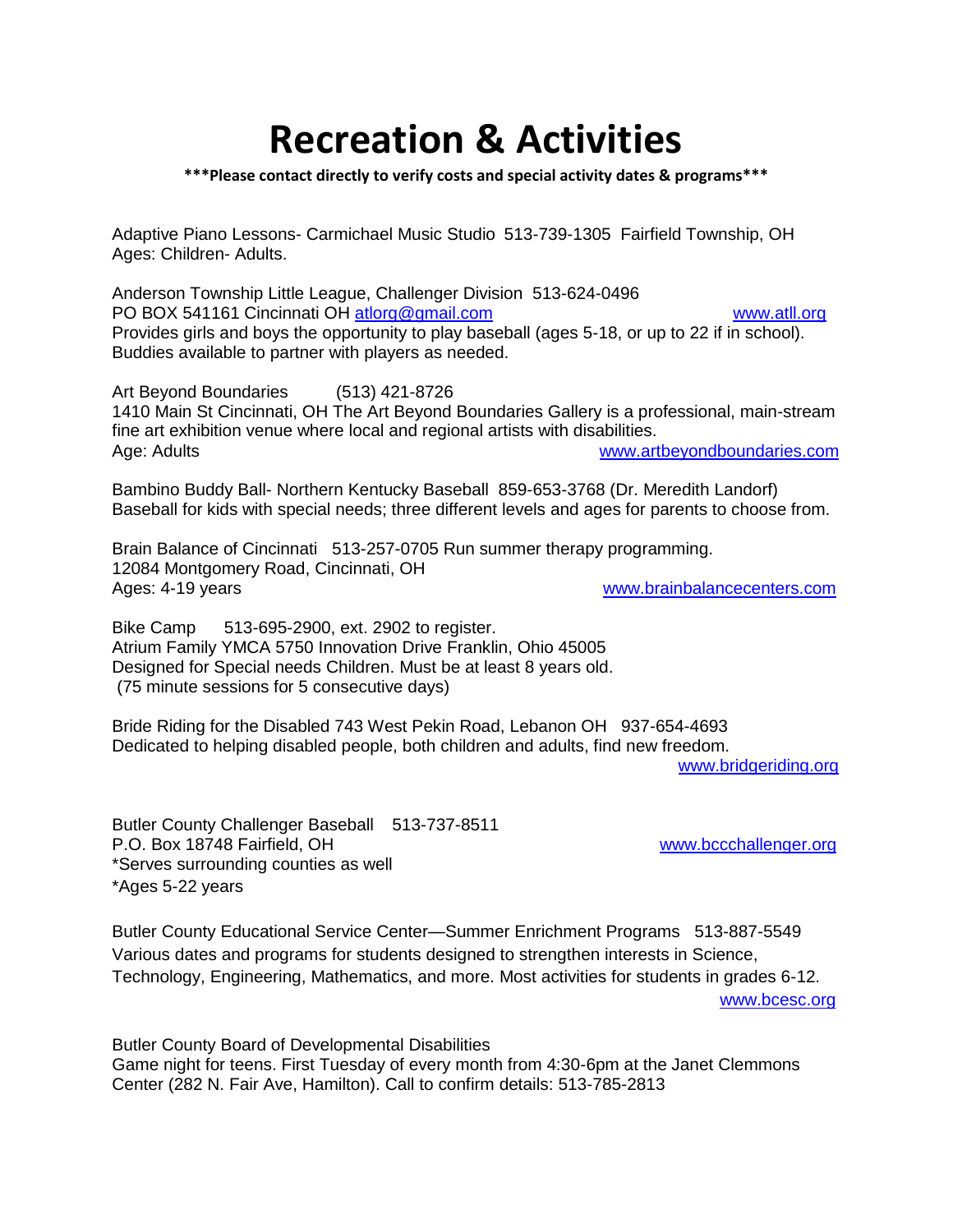Caesar Creek State Park (Warren County)- offers a wheelchair accessible fishing pier, boating, camping, and more. Programs planned throughout the year. <http://parks.ohiodnr.gov/caesarcreek#overview>

Cincinnati Dragons Wheelchair Basketball 859-414-1577 Norwood View Elementary 5328 Carthage Ave Cincinnati, OH 45212 Time: 3:30-5PM on Sunday Ages 12 and under For more information please contact Jacob Counts (gcasc8@gmail.com)

Cincinnati Recreation Commission- 513-352-4028 Various locations in Cincinnati [www.cincyrec.org](http://www.cincyrec.org/) Ages: 6-12 years Includes LeBlond Recreation Center (East End, Hamilton County) which has an inclusive and accessible recreation including an outdoor electronic playground component. Also provides fitness, art and other opportunities for children and adults.

CILO Activities 513-241-2600 2031 Auburn Avenue, Cincinnati, OH 45219 (Center for Independent Living Options, LLC) CILO hosts a variety of activities each month. All activities take place at CILO. <http://www.cilo.net/pages/content/events.html>

Cincinnati Ice Breakers Sled Hockey [sledhockey@cinci.rr.com](mailto:sledhockey@cinci.rr.com) Program for males and females with physical disabilities who cannot play standing hockey. Teams for ages 6-20 and a team for ages 21 and older.

Cincinnati Therapeutic Riding and Horsemanship 1342 State Route 50, Milford OH [www.ctrh-onling.org](http://www.ctrh-onling.org/) Ages: 2- Adult Equine assisted therapies.

Cincinnati TOP Soccer Voicemail 513 588-4980 5081 Cox Smith Road Mason, Ohio 45040 (Also in Western Hills and Amelia) <http://www.cincytopsoccer.com/index.htm> Ages: 4- Adult

Cincy Swish Spirit Basketball League John Weilbacker, Director 513-283-4475 For children with disabilities, ages 6-14. Teaches basic basketball skills through coaches and peer models. [www.cincyswishbasketball.com](http://www.cincyswishbasketball.com/)

Cincinnati Art Museum- special programs include Autism Family Exploration with sensory stops, tours with American Sign Language interpreters, touch tours for visually impaired, and more. [www.cincinnatiartmuseum.org/visit/](http://www.cincinnatiartmuseum.org/visit/)

Clermont County Park District- accessible walking trail at Sycamore Park in Batavia, Pattison Lake near Owensville offers an accessible walking trail and a deck overlooking the lake. Park district offers monthly events during the day and evening. Cincinnati Nature Center's Rowe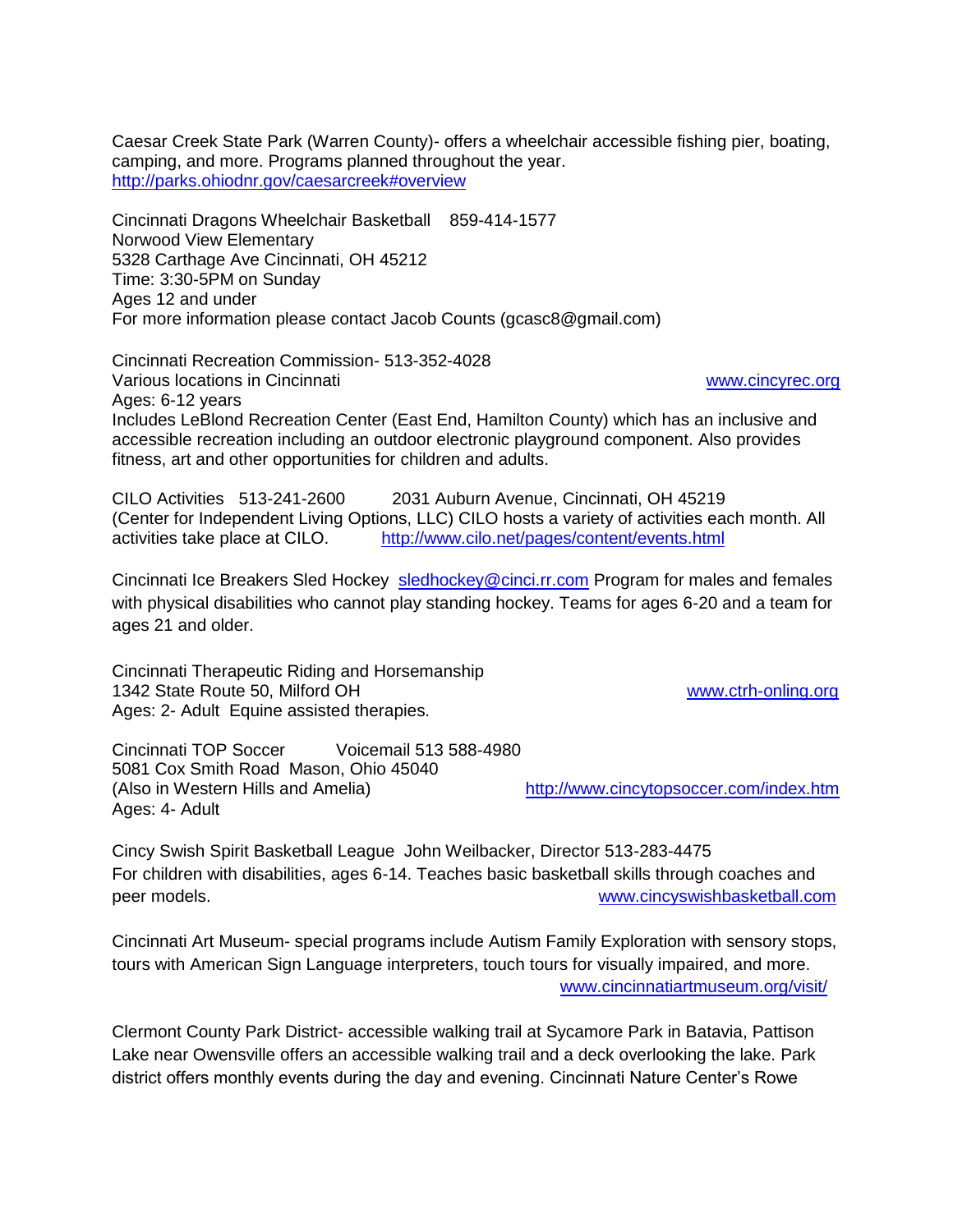Woods (close to Eastgate in Union Township) offers bird watching building and a lake. [www.clermontparks.org](http://www.clermontparks.org/)

Clippard YMCA Autism Adaptive Swim 8920 Cheviot Road, Cincinnati 45251 513-923-4466 Indoor pool with wheelchair lift.

Clippard YMCA Autism Family Nights 8920 Cheviot Road, Cincinnati 45251 513-923-4466 Open only to families with autism. Activities include swimming, open gym, & themed activities.

DramaKinetics 513-389-1721 4222 Hamilton Ave, Cincinnati, OH [www.dramakinetics.org](http://www.dramakinetics.org/)

Ages: 6- Adult

Provides art and theater programs for special needs and typical needs children in an integrated setting. Children with different skill levels are welcome. Summer of 2015 offers two one-week summer camps: June 6-10 for ages 5-12 and June 20-24 for ages 13-21. Dramakinetics also offers once a week performing arts classes through the year for children 6-21.

Down Syndrome Association of Greater Cincinnati **<http://www.dsagc.com/>** 4623 Wesley Avenue, Cincinnati, OH 45212 (513) 761-5400 Various community events: camps, dances, sporting activities, social activities, health outreach events, and more.

Everybody's Treehouse, Mt Airy Forest (Hamilton County, OH): public, universally accessible treehouse with a series of ramps. [www.greatparks.org/administration/accessibility](http://www.greatparks.org/administration/accessibility) [www.cincinnatiparks.com/west/mt-airy-forest/](http://www.cincinnatiparks.com/west/mt-airy-forest/)

### FYCA Special Needs Cheer Group- Visit us on our Facebook page *FYCA FANCY or FYCA FAB* or our website [www.fycacheerleading.org](http://www.fycacheerleading.org/) for more information

Goodwill Community Access Program- 513-771-4800 [www.cincinnatigoodwill.org](http://www.cincinnatigoodwill.org/) Offers individuals serviced through County Boards of Developmental Disabilities, the opportunity to participate in activities of their choice through Greater Cincinnati area. Supports include transportation, coordination of all recreational outings (King's Island, Movies, Shopping, Park Visits, Horseback Riding, Festivals, Concerts, etc), staff support and assistance, individualized community access and exploration based on choice.

Greater Cincinnati Adapted Sports Club [https://www.facebook.com/GCASC/info?tab=page\\_info](https://www.facebook.com/GCASC/info?tab=page_info) 890 Kyles Ln. Covington, KY 41017 For more information please contact Jake Counts at 859-414-1577 or gcasc8@gmail.com

Greater Cincinnati Capernaum Club- (859) 462-1013 8394 Juniper Ln Florence, Kentucky Capernaum is a ministry through Younglife designed for people with disabilities to share the radical love of Jesus Christ. For more information Contact Eric Northrup at nkycapernaum@gmail.com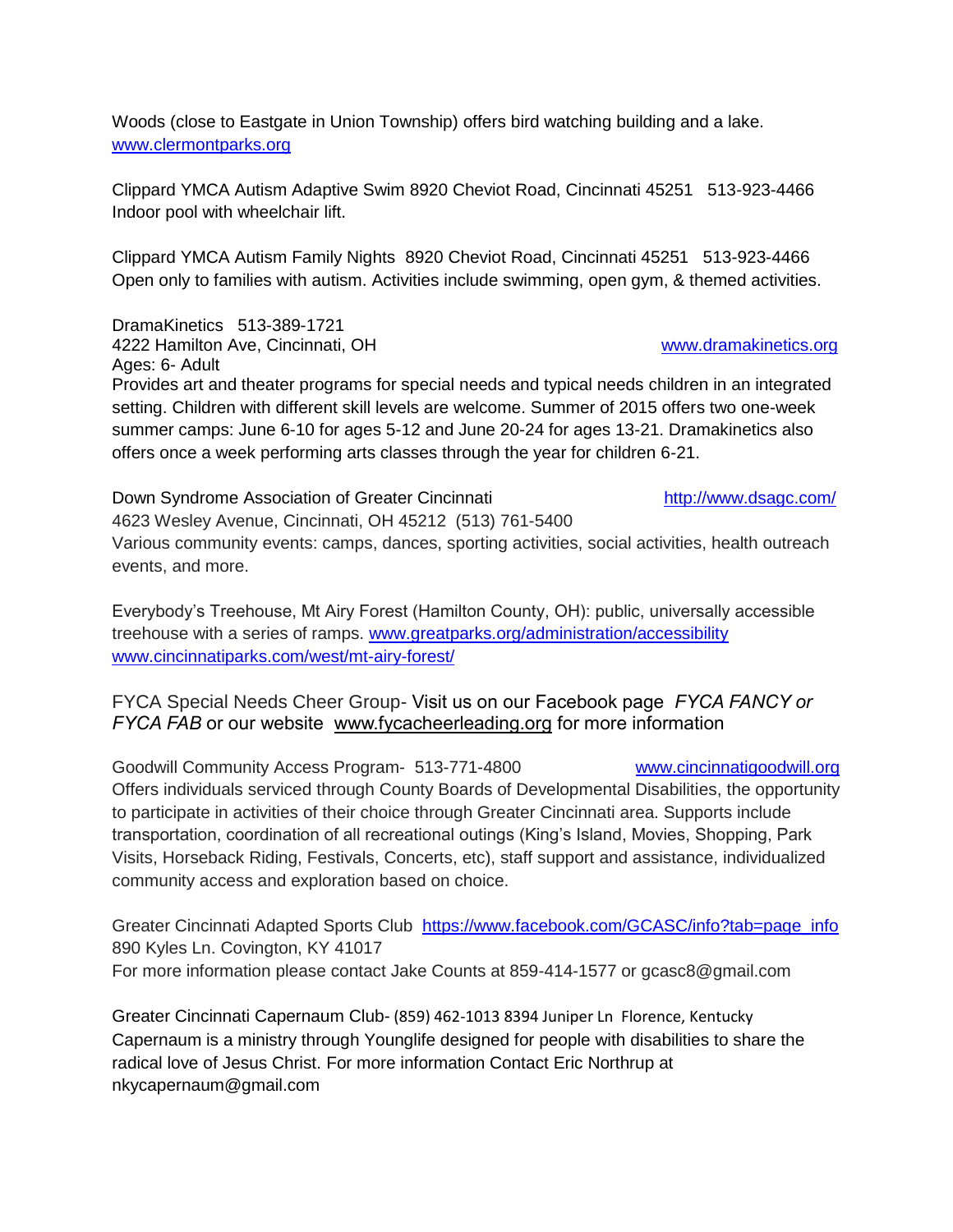Greater Cincinnati Love Quest 513-661-7701 5380 Lee's Crossing Drive, Cinci 45239 Non-profit foundation offering therapeutic horseback riding for individuals with disabilities.

[www.lovequest.org](http://www.lovequest.org/)

Great Miami Rowing Center – Adaptive Cardio Row 513-892-4672 330 N B Street Hamilton, OH [www.greatmiamirowing.com](http://www.greatmiamirowing.com/) Ages: 12-18 Thursdays 6:30-8:30pm

Harrison Community Network- Community connections for people with developmental disabilities in western Hamilton County. Offers regional social activities, events, and support groups. <http://www.harrisoncommunitynetwork.org/>

ICan Bike Camp 2015 through Down Syndrome Association of Greater Cincinnati @ Mount St Joseph University July 20-24<sup>th</sup> (one 75 minute session for 5 consecutive days) The goal of iCan Bike is to teach individuals with disabilities to ride a conventional two-wheel bicycle and become lifelong independent riders. This achievement, in turn, creates a gateway of opportunity, helping them gain assurance and self-reliance in many other aspects of their lives. <http://dsagc.donordrive.com/index.cfm?fuseaction=donorDrive.event&eventID=610>

Inside Out Studios 513-616-3046 5645 Liberty Fairfield Road, Hamilton OH Initiative through Butler Co. Board of Developmental Disabilities to provide an opportunity for artists with disabilities to produce, market, and receive income from their art while gaining confidence in their abilities.

John Bryan State Park, Yellow Springs OH, Four miles of accessible hiking trails an overlook, picnic area, fishing, camping and more.<http://parks.ohiodnr.gov/johnbryan#overview>

Kicks for Kids- Arts, sports, and social activities. (859) 331-8484 812 Russell St. Covington, KY [www.kicksforkids.org](http://www.kicksforkids.org/)

Kids First Sports Center 513-489-7575 <http://www.kidsfirstsports.com/> Indoor tumbling and sports activities

Lazer Kraze- Mason, OH- laser tag arena for all levels, inflatables, arcade, trampoline park and more. First Thursday of the month is special needs night offering friends and family members to play for free with one paid admission. [www.lazerkraze.com/masonoh/index.asp](http://www.lazerkraze.com/masonoh/index.asp)

Learning Through Play 513-631-5013 3796 Hyde Park Avenue, Cincinnati OH

Marjorie Book Continuing Education 513-328-6300 (Recreation & Drama**)**  Weekend classes, Service Projects, Theatrical Plays, and more. 2373 Harrison Ave, Cincinnati OH [www.marjoriebook.org](http://www.marjoriebook.org/) Requires Membership Fee: \$60. Call for details. Ages: 12 and up

Melodic Connections 513-858-3048 (Music therapy, some groups) Our Cincinnati Studio: 4527 Reading Road Cincinnati, OH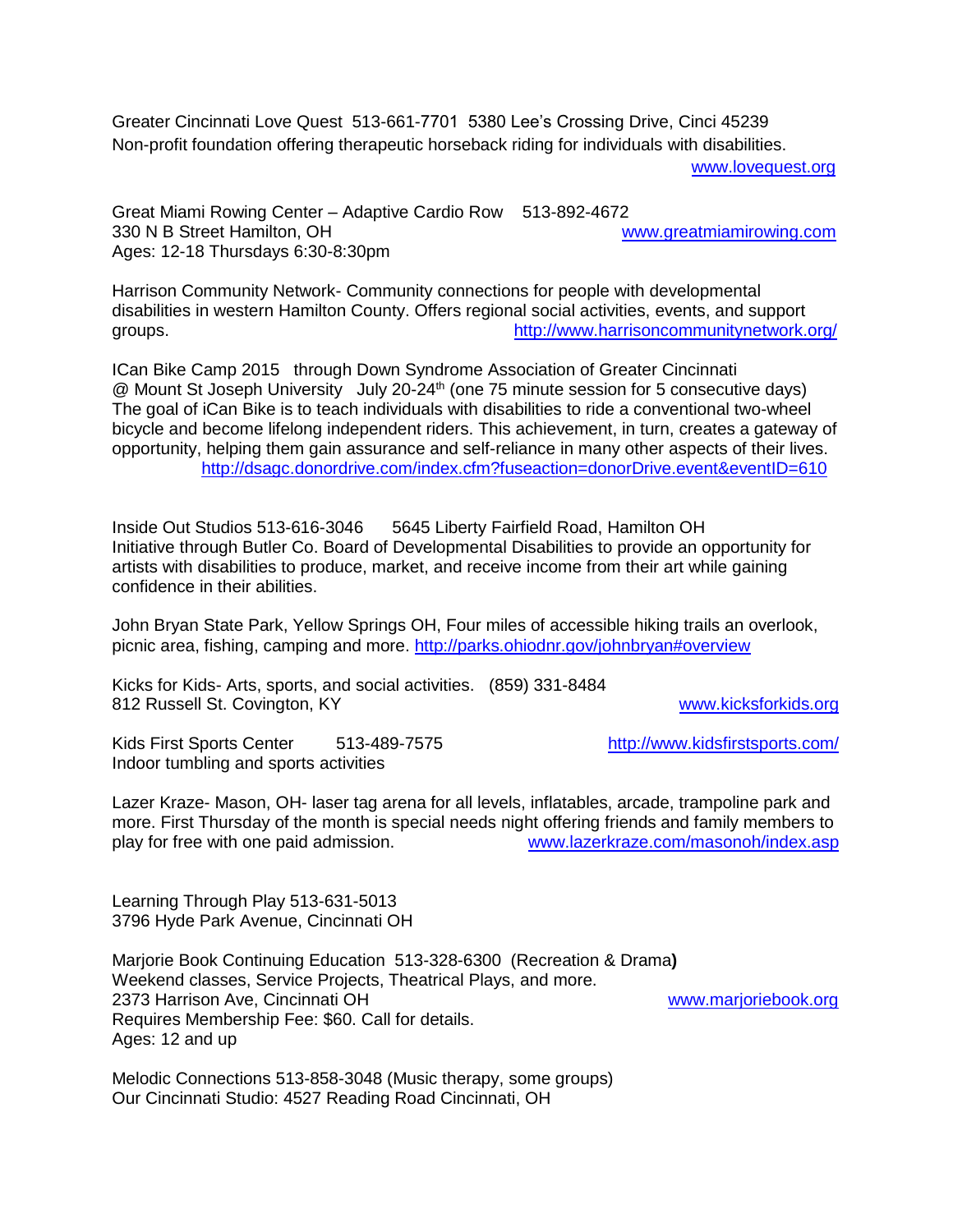Our Lebanon Studio:135 N. Broadway Lebanon, OH 45036 <http://melodicconnections.org/> Ages: 6 months – Adult

Miami Valley Association of Disabled Athletes 6370 Zach Place Paralympic Sports Club that provides recreational and competitive sporting opportunities for individuals with physical disabilities. [www.miamivalleyadaptedsports.org](http://www.miamivalleyadaptedsports.org/)

Mile stones Inc. 659-694-PONY 12372 Riggs Road, Independence, KY 41051 [www.milestonesinc.org](http://www.milestonesinc.org/)

Muddy Waters Equestrian Park 513-522-8545 10129 Mill Rd. Cincinnati, OH [www.muddywaterranch.org](http://www.muddywaterranch.org/) Riding therapy programs and activities. Ages: All Cost: Varies

Music Matters, Inc. 513-479-4562 [www.musictherapymatters.com](http://www.musictherapymatters.com/) Music Therapy Services provided in the home and in the community. Some groups @ Melodic Connections & with Cincinnati Center for Autism. Ages: All

Music Therapy Services 513-474-6064 [www.music-therapy-cincinnati.com](http://www.music-therapy-cincinnati.com/) 8447 Beechmont Ave, Cincinnati OH Ages: All

My Independence 513-771-0306 (Adult Day Program) 11537 Chester Road, Sharonville OH Recreation and social opportunities. Paid for by Level 1 or Individual Options Waivers (Ohio programs). Ages : 18 and up

Next Chapter Book Club (Hamilton County DDS) [www.NextChapterBookClub.org](http://www.nextchapterbookclub.org/) 513-559-6672 1520 Madison Rd Cincinnati, OH Ages: Adults

Ohio Therapeutic Horsemanship- Cherry Ridge Farms 937-444-3757 4158 Vinegar Hill Road, Georgetown OH 45121 [www.cherryridgefarms.org](http://www.cherryridgefarms.org/)

Owen's Place, Beavercreek OH (Greene County): provides universally accessible play and recreation for all ages and ability levels. Wheelchair-accessible park including a tree house village. We have a set of the set of the set of the set of the set of the set of the set of the set of the set of the set of the set of the set of the set of the set of the set of the set of the set of the set of the set o

Pump It Up Sensory Jump Night Sensory Night [www.pumpitupparty.com/oh/west-chester](http://www.pumpitupparty.com/oh/west-chester) (Jumping and Climbing on inflatables)

513-829-7867 Call to verify.

Sensory night last Monday of every month at 7pm. Price: \$8 per child. Parents jump for free. Ages: 3-12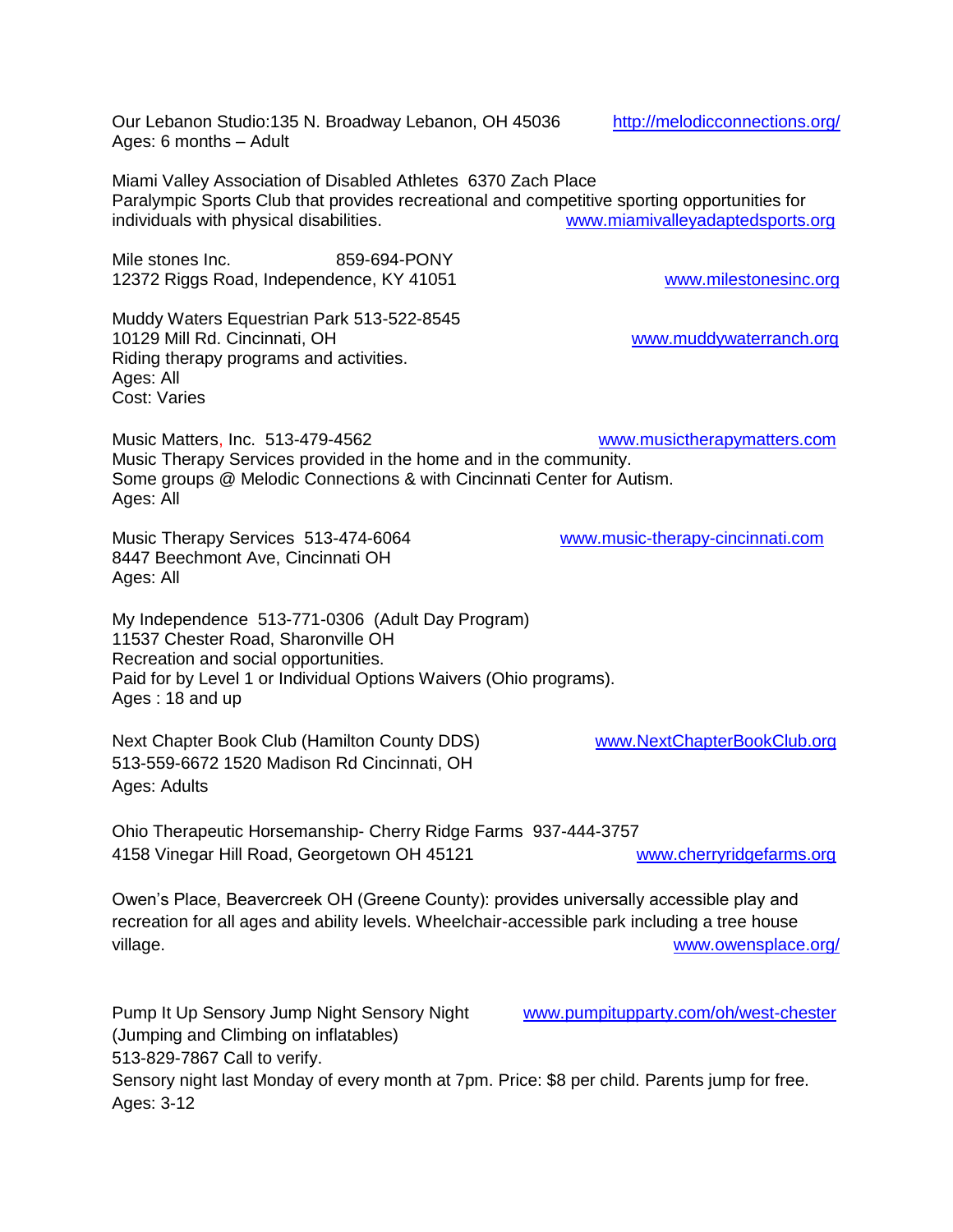### Rise Adaptive Cyclery **<https://www.facebook.com/riseadaptivecyclery>**

Cycles are rented at Wheel Fun Rentals - Sawyer Point, 705 East Pete Rose Way, Cincinnati, Ohio 45202.Reservations are preferred, but not required. Please make reservations at least a day before the desired rental. To reserve, email your name, cycle requested, and rental date and time to riseadaptivecyclery@gmail.com.

### Super Saturday Kids Club [www.supersaturday.org](http://www.supersaturday.org/)

A quality enrichment program for intellectually gifted children, ages 4-14, in the Greater Cincinnati area. Starting in the Fall of 1981, the Super Saturday Program has grown from serving a handful of gifted children at the University of Cincinnati's main campus to serving hundreds of children each session in classrooms on UC Victory Parkway Campus in Walnut Hills.

Rising Star Studios 859-344-9322 ext 15 [www.risingstarstudios.org](http://www.risingstarstudios.org/) 1 Sperti Drive, Edgewood KY 41017 Programs and classes offering art, music, movement, and independent living skills. Ages: 8- Adult

Scene 75 in Milford OH: First Thursday of each month offers a Special Needs Program that includes interactive gaming, mini golf and other activities to help build motor and social skills, recreation time, hand/eye coordination. [www.scene75.com/about/special-needs-program/](http://www.scene75.com/about/special-needs-program/)

Sensory Friendly Movies, Cobb Theatre at Liberty Center (Butler County, OH): shows popular children's movies once a month. Auditoriums have brighter lights and lower sound levels, audience is encouraged to interact. [www.cobbtheatres.com/libertyluxury15.aspx](http://www.cobbtheatres.com/libertyluxury15.aspx)

Silverlake Recreation Center (Erlanger location) 859-426-7777 301 Kenton Lands Rd. [www.silverlakefamily.com](http://www.silverlakefamily.com/) Gymnastic classes for children with special needs. Thursdays @7:25pm. Must be a member.

Special needs Athletic Program (SNAP Dragons Basketball) **Kshepler@cinci.rr.com** Boys and girls interested in having a fun time playing basketball.

Special Olympics Northern Kentucky: 859-525-7705 [www.sonky.org](http://www.sonky.org/) or<https://www.facebook.com/sonky.org> Hamilton County: 513-271-2606 <http://www.hcso.info/> Clermont County: 513-732-3595 Butler County: 513-417-4765 <http://www.bcospecialolympics.org/home> Montgomery County: [sogdayton44@aol.com](mailto:sogdayton44@aol.com) [http://specialolympicsdayton.org](http://specialolympicsdayton.org/)

Starfire 513-281-2100 [www.starfirecouncil.org](http://www.starfirecouncil.org/) 2330 Victory Parkway, Cincinnati OH Ages: 13- Adult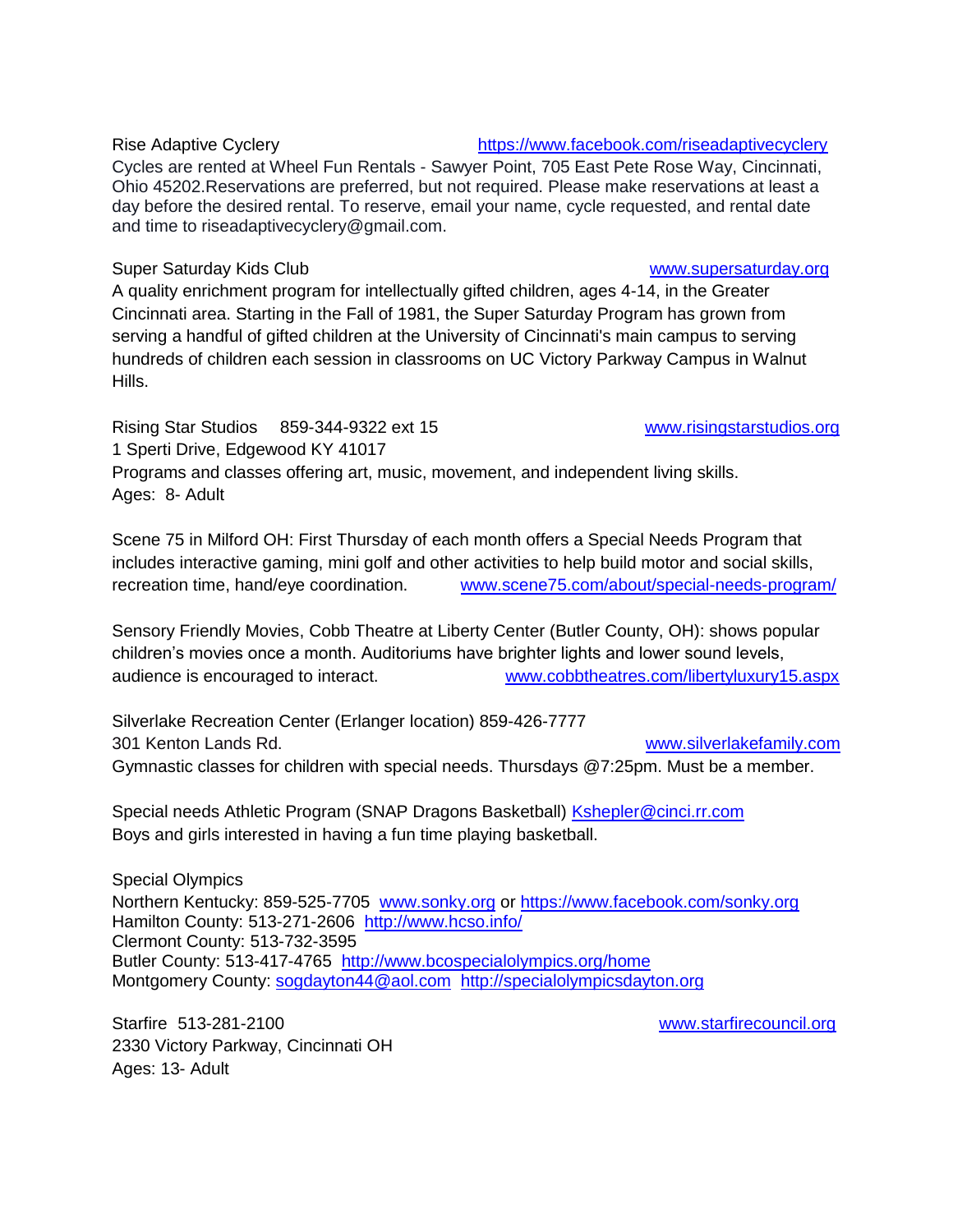Tri-state ATA Martial Arts Academy-Taekwondo for Children with Autism-859-781-0995 8140 Dream Street, Florence KY 41042 Ages: Children age 4 and up.

[www.tristateata.com](http://www.tristateata.com/)

TALL Institute 513-731-7707 3950 Edward's Rd Cincinnati, Ohio. Provides social and learning opportunities. Age: Adults. [http://tallinstitute.org](http://tallinstitute.org/)

The Point Arc 859-491-9191 104 West Pike Street, Covington KY Offers seasonal sports, social activities, and dances to individuals with intellectual or developmental disabilities.

Ages: 18 and older Cost: Varies by activity example and the [www.thepointarc.org](http://www.thepointarc.org/)

Therapeutic Recreation for the Disabled, Inc. <http://www.trdonline.org/index.html> Provides softball and other sporting activities for children and adults with special needs. Youth Contact: 513-870-2693 Adults Contact: 513-545-6533

Village Green Park in Fairfield OH offers paved walkways, fountains, and a reflecting pool. Offers summer concerns and festivals, farmer's market and free movies.

[www.fairfieldcity.org/parks/villagegreen.cfm](http://www.fairfieldcity.org/parks/villagegreen.cfm)

Visionaries & Voices **<http://visionariesandvoices.com/about/>** Tri-County Studio 225 Northland Blvd., Cincinnati, OH 513-771-2999 Northside Studio3841 Spring Grove Ave., Cincinnati, OH 513-861-4333 V+V has also developed a groundbreaking education program that provides artists who attend the studio opportunities to present their work and teach in community and classroom settings. Age: Adults

Warren County Educational Service Center Summer Camps:

<http://www.warrencountyesc.com/Content2/58>

Winton Woods Riding Center 10073 Daly Road Cincinnati, OH 45231 513-931-3057 In addition to mainstream lessons for beginners through advanced riders, Winton Woods Riding Center (WWRC) also offers programming for other-abled riders through our Special Riders program and Special Olympics training program. WWRC is the only Special Olympics Equestrian training program currently approved in Hamilton County, Ohio. Our Special Olympics program provides year-round training and competition opportunities for children and adults with intellectual disabilities. We are also the proud host of the Special Olympics Ohio State Equestrian Competition since it was established as an Invitational in 2009. <http://www.greatparks.org/parks/winton-woods/winton-woods-riding-center>

Wonders on Wheels- Revere Dance Studio <http://www.reveredancestudio.com/wonders-on-wheels>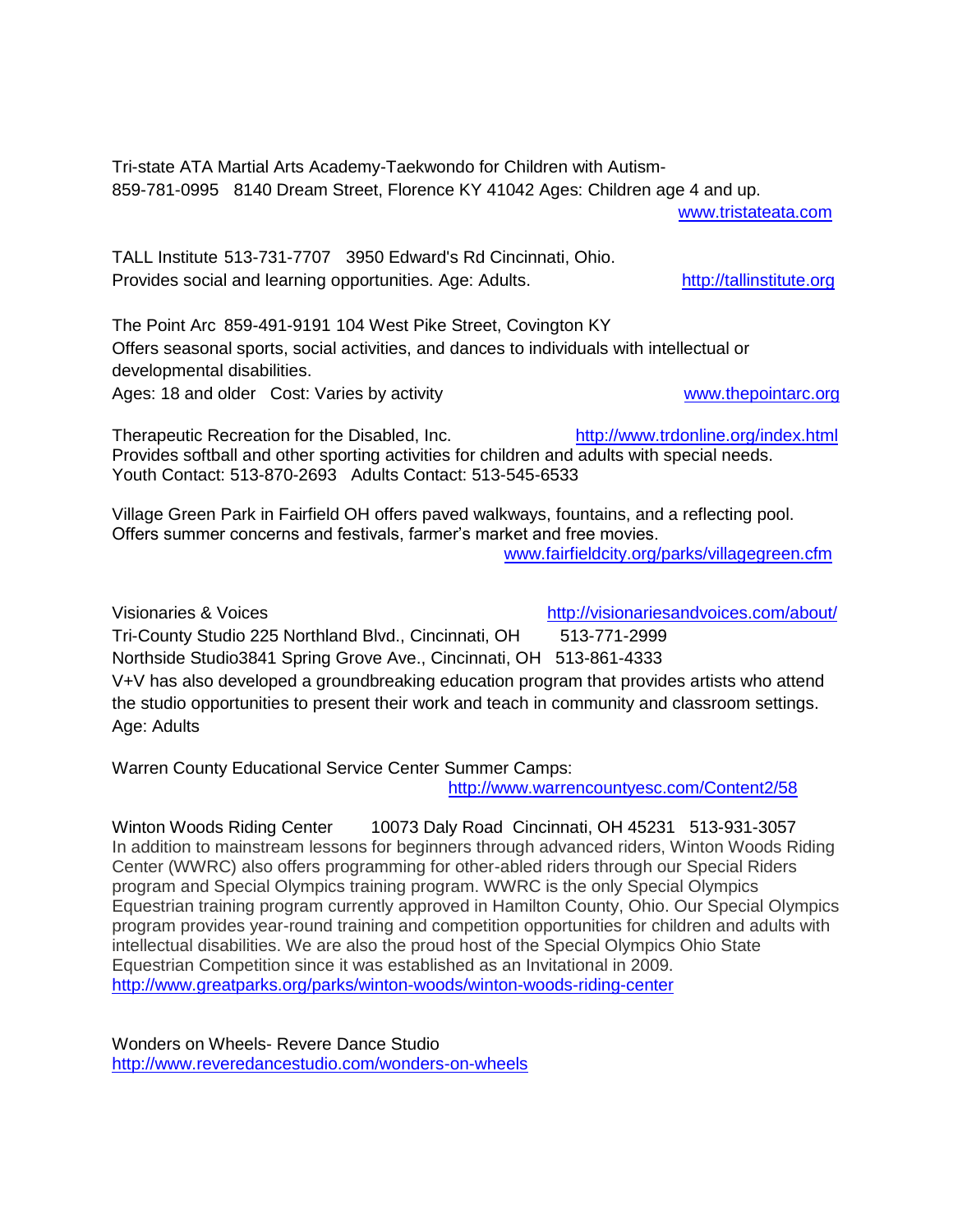FREE Dance Class--Our dance class for students in wheel chairs is FREE to all those that wish to participate. We have a group of dancers that volunteer their time to be a shadow for the dancers in wheel chairs. The only expense for the class is a costume for our June recital. We will meet on the first and third Sundays Noon- 12:45 p.m. If you or you know of someone who is interested, please contact:

dance@reveredancestudio.com or leave me a voice mail at 513-655-6386.

YMCA Batesville IN- Special Needs Water Fun <http://siymca.org/>

Program Fee: FREE to members

This Special needs class has been created to cater especially to those with physical and/or mental disabilities. Followed by some play/free swim time at the end of class. Participants must have parent/aid present in class.

YMCA Southwest, Louisville, KY (2800 Fordhaven Road) 933-9622 Family Fun Night for Children with Autism: Open play time in the kids club. \$5 per child and limited to 50 children. Please call for details.

4C Play and Learn Groups 513-758-1311

Groups provide opportunities for children—birth to age 5 not enrolled in preschool or child care—to learn and explore through play, setting a foundation for continued learning through school and life. Multiple locations: Covington, Newport, Clermont County, Lincoln Heights, Middletown, North Fairmount, Norwood, Springdale, Wilmington.

For schedule and more information: [http://www.4cforchildren.org/parents/parenting](http://www.4cforchildren.org/parents/parenting-supports/play-learn-groups.aspx)[supports/play-learn-groups.aspx](http://www.4cforchildren.org/parents/parenting-supports/play-learn-groups.aspx)

### **OTHER RESOURCES TO CONSIDER FOR SUMMER ACTIVITIES:**

Hamilton County Parks: <http://www.greatparks.org/>

Cincinnati Parks offers free or affordable homeschool programs throughout the year at parks around the city. Website has information on upcoming offerings and registration details. [www.Cincinnatiparks.com](http://www.cincinnatiparks.com/)

Cincinnati Museum Center:<http://www.cincymuseum.org/programs/camps> \*Extends its \$20 educator discount for annual membership passes to homeschool families and provides homeschool classes throughout the year for all grade levels.

Clermont County Park district will work with groups of homeschoolers to set up naturalist-led programs: [www.clermontparks.org](http://www.clermontparks.org/) Local YMCA:<http://www.cincinnatiymca.org/><http://kyymca.org/>

Cincinnati Zoo:<http://cincinnatizoo.org/education/kids-families/zoo-camp/>

Cincinnati Parent Magazine Website for local events:<http://www.cincinnatiparent.com/>

American Camp Association: [www.aca.org](http://www.aca.org/)

My Summer Camps:<http://www.mysummercamps.com/>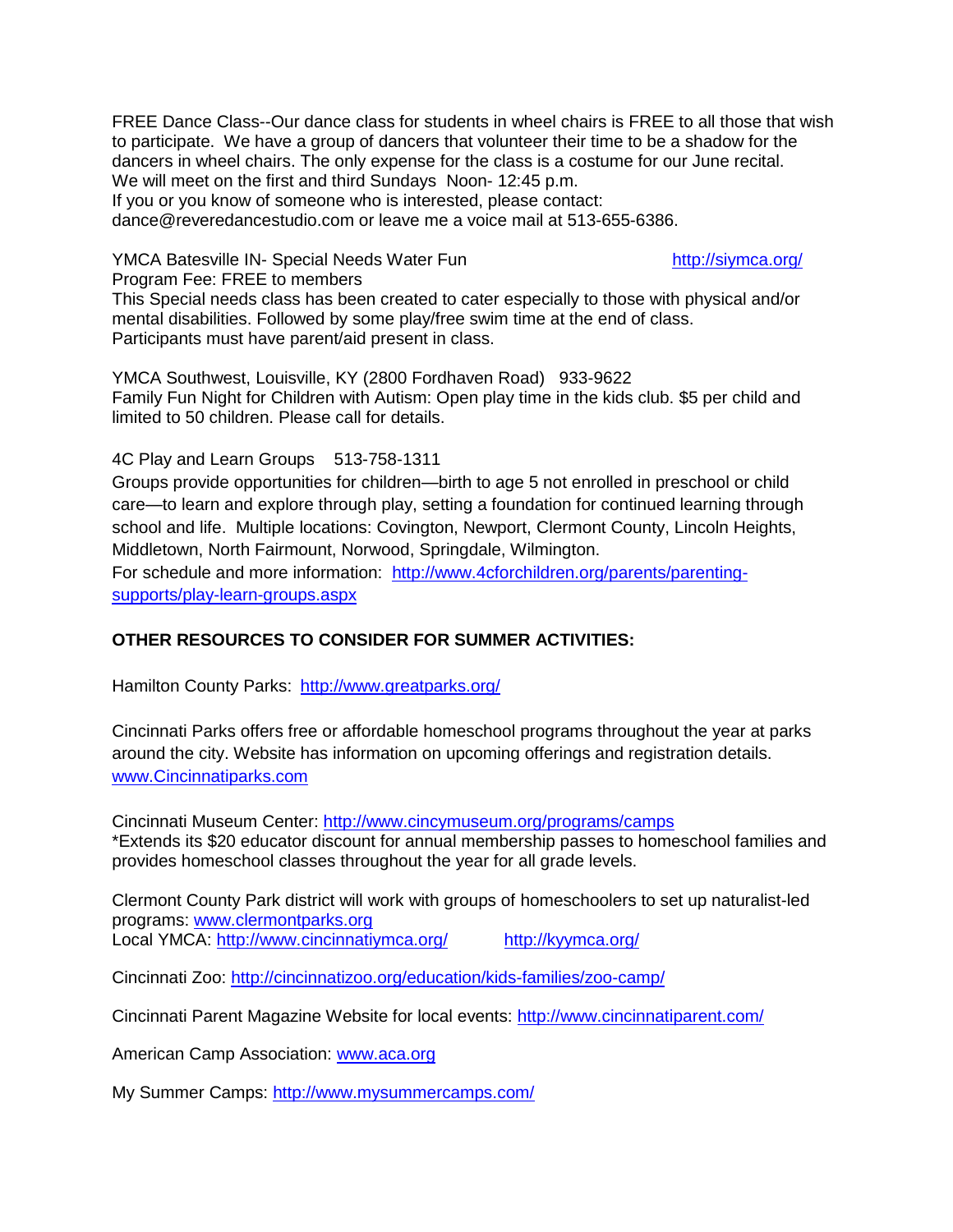Meet Up (Groups with various interests, play dates, etc.): [www.meetup.com](http://www.meetup.com/)

Gorman Farm: [www.gormanfarm.org](http://www.gormanfarm.org/)

Baker Hunt Art and Cultural Center:<http://bakerhunt.com/> (Covington KY)

Behringer-Crawford Museum: [www.bcmuseum.org](http://www.bcmuseum.org/) (Covington KY)

Cincinnati Nature Center offers homeschool programs, often centered on activities in its expansive nature playscape: [www.cincynature.org](http://www.cincynature.org/)

Cincinnati Family Magazine classes and activities: [www.cincinnatifamilymagazine.com/classes](http://www.cincinnatifamilymagazine.com/classes-and-activities)[and-activities](http://www.cincinnatifamilymagazine.com/classes-and-activities)

## **Summer Camps:**

### **\*\*\*Please contact camps directly for information on cost/dates/financial assistance/scholarships\*\*\***

**Adaptive Community Support Services** [www.adaptivecommunitysupport.com](http://www.adaptivecommunitysupport.com/) Jeffersonville, IN Phone: 812-590-2157

### **Aldersgate Camp & Retreat Center [www.aldersgatecamp.org](http://www.aldersgatecamp.org/)**

125 Aldersgate Camp Rd. Ravenna, KY 40472 606.723.5078 Ages: All ages served at different times during the summer. Cost/dates: see website for details.

### **Akron Rotary Camp Akronymca.org Akronymca.org Akronymca.org Akronymca.org Akronymca.org**

Various overnight and day camps available for children with disabilities. Address: 4460 Rex Lake Drive, Akron Ohio. Phone: 330-644-4512 Ages: 3-18 and up Cost/Dates: Please check website or call for more details in regards to dates and costs.

### **Anderson Woods Summer Camps <http://www.andersonwoods.org/>**

3966 Adyeville Rd Bristow, IN 47515 (812) 639-1079 Duration: 4 days, 3 nights, Monday-Thursday Ages: 5 and older (grouped by age) and adult sessions 19 and older When: June and July

ABS provides an intensive and comprehensive teaching environment for kids with Asperger's and Autism Spectrum Disorder. Summer teaching and social skills programs offered. Address: 4850 Madison Road, Cincinnati OH Phone: 513-861-0300 Ages: 3-18 Cost/Dates: Please contact camp directly for updated information.

**Applied Behavioral Services** www.appliedbehavioralservices.com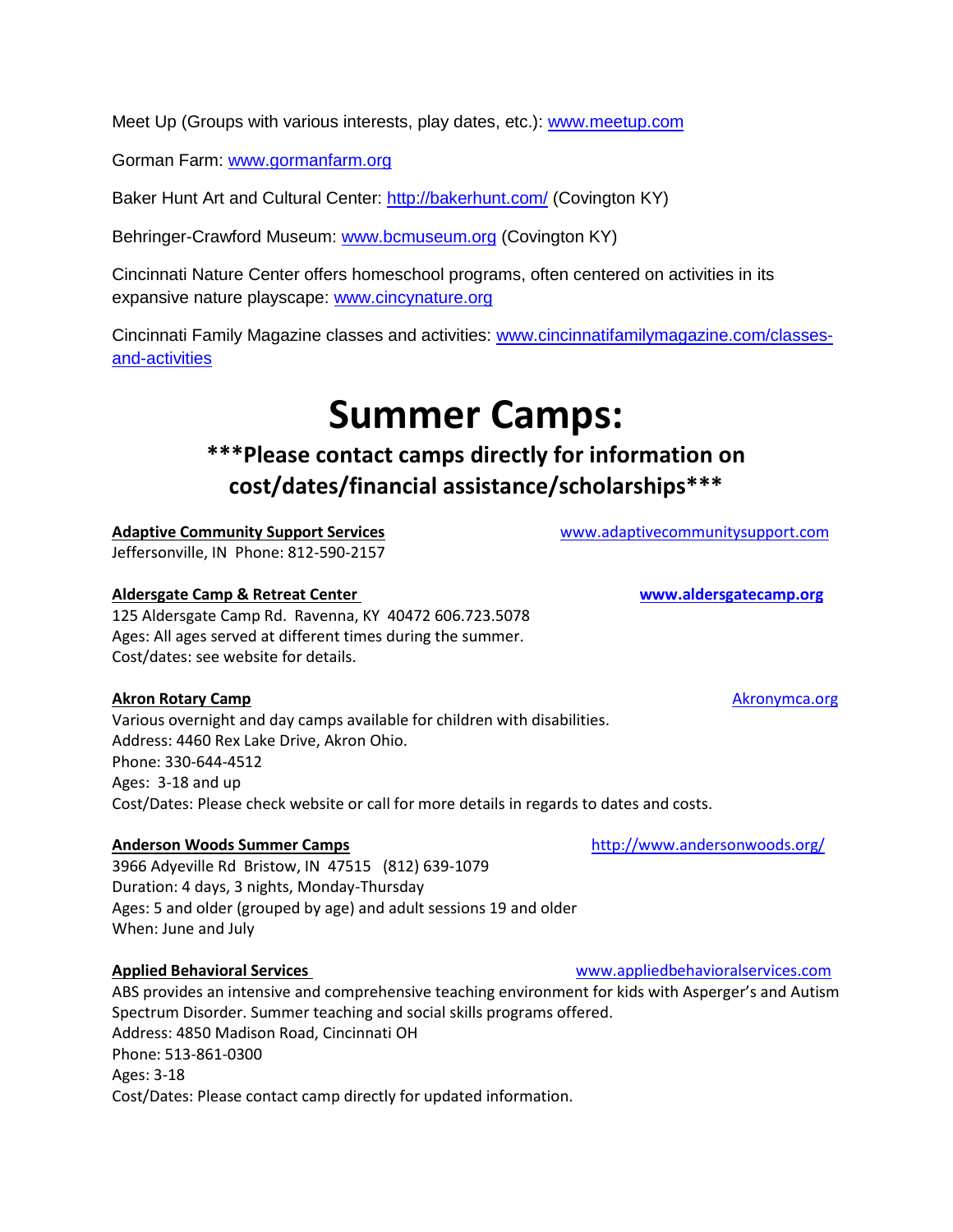Sensory Day Camp Address: Dearborn Hills United Methodist Church; 25365 State Line Road, Lawrenceburg IN. Ages: 5-14 (14 recommended, but older youth are welcome) Dates: In the past offered in July from 9:00am-2:00pm every day. Cost: \$100.00 for non-members of The Arc; 750.00 for members.

### **Life Skills Day Camp (through Arc of Dearborn County)**

Address: All Saints Family Life Center/St. Joseph Campus in St. Leon 7536 Church Ln, West Harrison IN Ages: 14 (entering high school freshman) Dates: In the past offered in July from 9:00am-2:00pm every day.

Cost: \$150 for non-member of The Arc; \$1200 for members.

### **Barren Heights Christian Retreat Center**  WWW.barrenheights.org/schedule

Phone: (502) 327-9495 Address: 145 Yacht Club Drive Scottsville, Kentucky 42164 Located near Barren River Lake in south central Kentucky, the facility is run by a 501(c)3 nonprofit organization, Barren Heights Christian Retreat Center, Inc. The campus was built for the primary purpose of hosting mini-vacation style retreats for families who have one or more children with a physical or developmental disability. The retreats are free for qualified families

### **Camp Ability: Cincinnati Center for Autism <b>Example 2018** WWW.cincinnaticenterforautism.com

9 week day camp, Monday through Friday, with a different topic each week. Through recreation and instruction, Camp Ability provides structure and predictability to students with autism spectrum disorders and related disorders. Camp Ability is supervised by Behavior Analysts and based on the principles of Applied Behavioral Analysis. Our year round staff act as camp instructors. Address: 305 Cameron Road, Cincinnati OH Phone: 513-874-6789 Ages: 3-21 years Dates/Cost: In the past offered from June – August.

### **Camp Allyn: Stepping Stones Center** With the United States [www.steppingstonesohio.org](http://www.steppingstonesohio.org/)

Weekly overnight camps for special needs as well as typical campers. Planned activities include arts and crafts, water play, music, games, and nature exploration. Nurses on duty. Neighboring areas are welcome.

Address: 5650 Given Road, Cincinnati OH Phone: 513-831-4660 Ages: 12 and up Dates: Nine themed weeks assigned by age and disability, In the past offered from June –August. Cost: Varies depending on the programming during the camp; please see website for more details. Accept Level 1, I.O., SELF and Ohio Home Care Waivers. Some financial assistance is available.

**Camp ASL Camp ASL Campains Campains Campains Campains Campains Campains Campains Campains Campains Campains Campains Campains Campains Campains Campains Campains Campains Campains C** 

Weeklong summer day camp for children with hearing impairments. Neighboring areas are welcome. Address: 12142 Westerly Dr. Cincinnati, OH 45231 Phone: 513-787-7108 (Weeklong day camp) Ages: 6-18

### **Arc of Dearborn County** <http://www.dearborncountyarc.org/events/summerCamp.asp>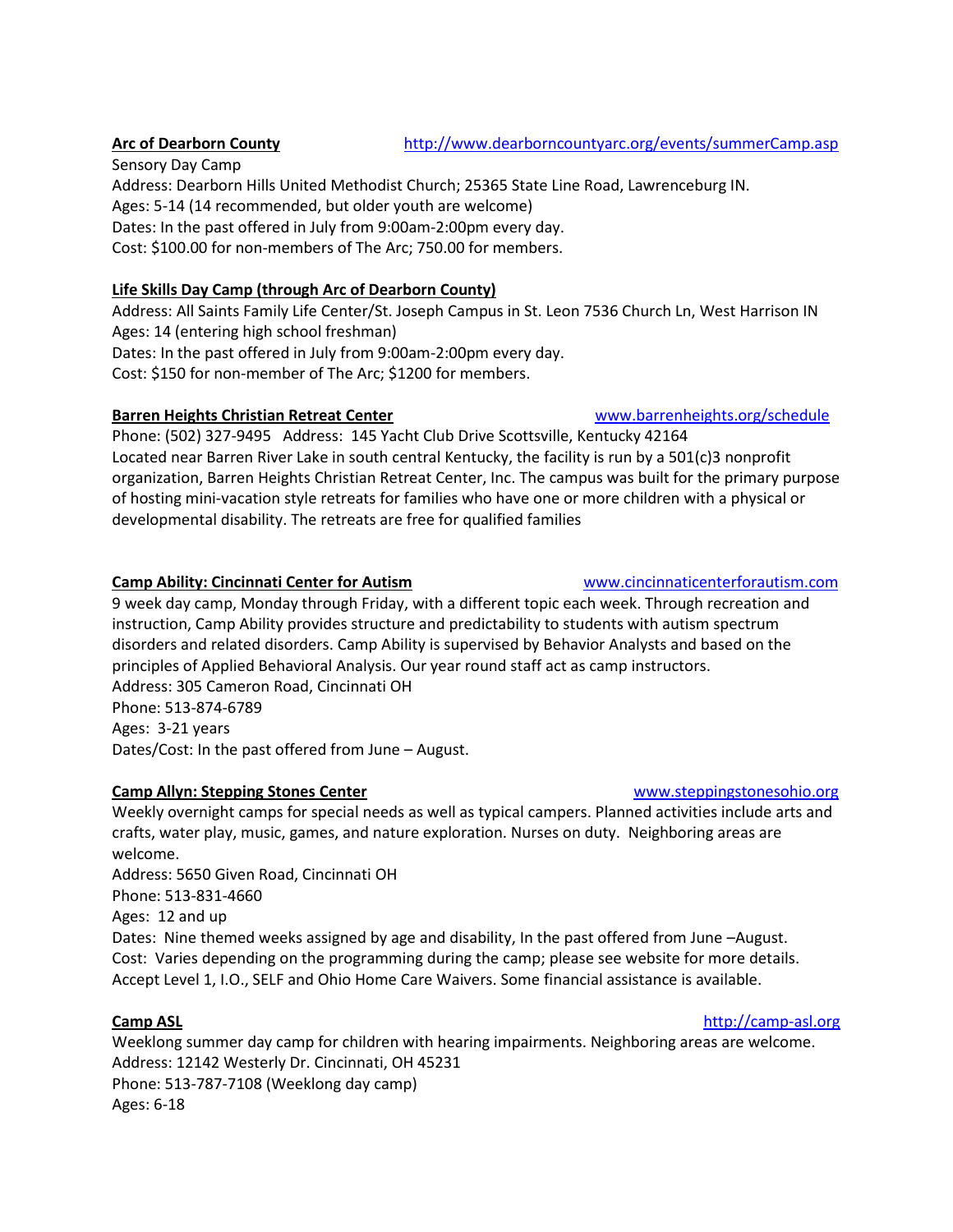Dates/Cost: Please check website or call for updated information.

### **Camp Crestwood Camp Crestwood [www.campcrestwood.org](http://www.campcrestwood.org/)**

7206 Clore Lane Crestwood, KY 40014 Phone: (502) 241-7111

**Camp Echoing Hills Camp Echoing Hills [http://campechoinghills.org](http://campechoinghills.org/)** 

An overnight camp that encourages campers to reach beyond their limitations in dozens of fun and therapeutic programs. Staff ratio is better than 1:3. Each week has a theme and a different age group. Please see website for more details. Neighboring areas are welcome. Address: Warsaw Hills, OH Phone: 800-419-6513 Ages: 7 through adulthood; dependent on the week. Dates/Cost: Please contact camp directly for updated information. Approved Level 1, I/O and Ohio Home Care Wavier provider.

### **Camp for Champs** www.epilepsy-ohio.org/programs/camp-flame-catcher/camp-for-champs/

Offers therapeutic horseback riding, farm activities, water play and crafts to children with epilepsy. Address: 7908 Myers Rd. Centerburg, Ohio. Phone: 513-721-2905 Ages: 4-12 Dates: In the past offered in June from 9:00am-noon Cost: \$50. Scholarships are available.

### **Camp Happy Days!**

Camp Happy Days is back! This year we are taking a trip to a galaxy far, far away to explore the wonders of space! The camp is open to any individual ages 6—35 with an intellectual and/or physical disability. For information about applications for camp, contact the Kummer/Little Center at **270-393- 3484**. Bowling Green, KY Session I Open House: June 12 5:00—7:00 pm Session II Open House: July 10 5:00—7:00 pm Session I: June 13-30 Session II: July 11-28 Days: Weekdays (Monday—Friday) Time: Sign in: 7:00—8:00 am Sign out: 3:00—5:00 pm Ages: 6—35 years old

Fee: Free to participants with intellectual and/or physical disabilities

### **Camp HiHo** [www.camphiho.com](http://www.camphiho.com/)

This day is designed for kids on the autism spectrum and their siblings. Children must be able to function independently, or if not, be accompanied by an adult caregiver. Note: If your child has a para educator or aide during the school day, they must be accompanied in order to attend. Please note space is limited.

Address: 4910 Chamberlain Ln, Louisville, KY 40245 Ages: Grades 3 – 8; siblings are welcome Dates: In the past offered in April from 10:00 a.m. to 2:00 p.m. Cost: FREE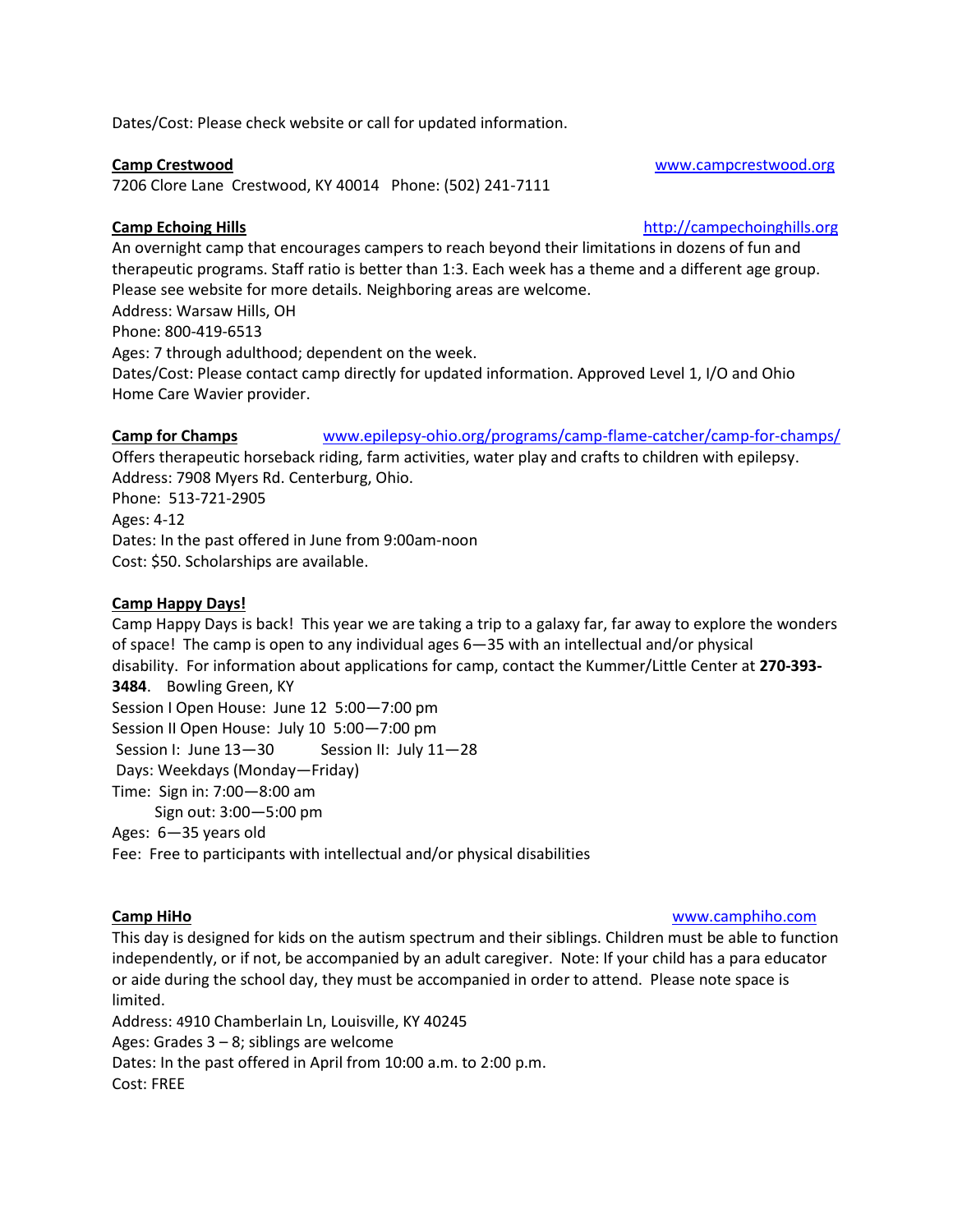For children with diabetes. Overnight, mini camp, & teen programs available. Address: Cleveland, Ohio Phone: 216-591-0833 Overnight sessions for ages 8-15 runs from July 5-31, 2015. Cost: \$750 for 6 days. Mini camp for ages 4-10 with their families offered in August . Cost: \$50 per parent. Teen program for ages 14-17 offered in September. Cost: \$85.

### **Camp Kessa (Cedar Fire Farm) [http://www.cedarfire.net/upcoming-](http://www.cedarfire.net/upcoming-events.html)**

[events.html](http://www.cedarfire.net/upcoming-events.html) 758 Beechridge Rd. Frankfort, Ky 40601 Phone: 502-376-4367 Sheltered Risks Incorporated, founded in 2001, has served more than 3,500 persons of all ages, abilities, and life situations. Once again, our highlighted program "Kamp KESSA" wants to cordially invite you to attend our Equine and Nature Human Development Camps this summer located in Frankfort KY, between the Racing and Show Horse capitals of the World! Date: July 5 6 7 coed, unique learners \$350 per person (assistant may participate at no cost)

From American Red Cross swim lessons and archery to arts and crafts, Camp at the J provides great social and educational opportunities that foster friendships. Address: 8485 Ridge Road, Cincinnati, Ohio 45236 Phone: 513-761-7500 Ages: Grades K through 10 Cost: \$725/3 weeks Dates: Varies by camp; In the past from June – August.

### **Camp Nuhop [www.campnuhop.org](http://www.campnuhop.org/)**

Various camps for children with learning disabilities, attention deficit disorders, Asperger's Syndrome (ASD) and behavioral nuances. All Ohio county residents welcome. Address: 404 Hillcrest Drive, Ashland, OH (North East OH) Phone: 419-289-2227 Ages: ages 6-18+ Dates/Costs: Dates vary by camp. Financial aid and scholarships available.

### **Camp PossAbility Camp PossAbility** and *Camp* **WWW.camppossability.org**

Camp PossAbility is a one week summer camp for young adults ages 18 to 35 with physical disabilities who use adapted equipment and have a typical high school diploma or equivalent. Camp PossAbility is headquartered in Fort Wayne, Indiana, and holds their camp session at Bradford Woods. Address: 1221 Oak Trail Ct., Fort Wayne, IN 46845-6120 Phone: 260-341-5732 Ages: 18 to 35 Cost: \$400 Dates: In the past from late July to early August

### **Camp Riley** <http://www.rileykids.org/about/camp-riley>

Allows children with physical disabilities experience life without limits and adventures that help them build confidence and friendships. Camp Riley welcomes more than 215 children throughout Indiana and several other states. Campers have opportunities to experience a wide range of outdoor adventures, often for the first time, such as horseback riding, swimming, waterskiing, climbing towers, and archery.

**Camp Ho Mita Koda [www.CampHoMitaKoda.org](http://www.camphomitakoda.org/)** 

**Camp at the J Camp at the J Camp at the J Camp at the J Camp at the J Camp at the J Camp at the J Camp at the J Camp at the J Camp at the J Camp at the J Camp at the J Camp at the J Camp at the J**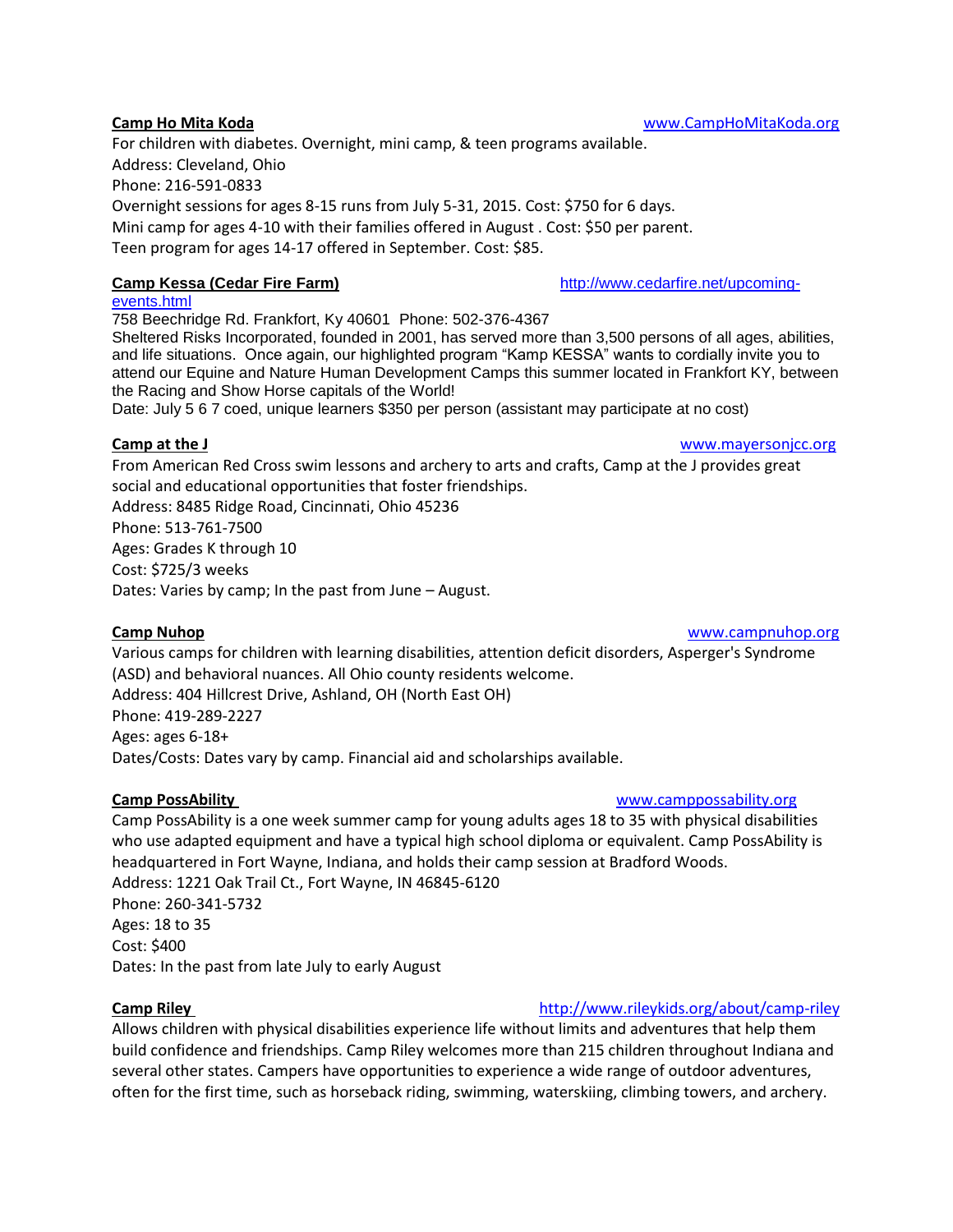Address: Indianapolis, Indiana. Phone: 1-877-867-4539 Ages: 8 through 18 Costs: \$400 per one week session. Dates: Weeks vary by the needs and/or diagnosis of your child. Please contact camp directly.

**Cedar Ridge Camp** <http://www.cedarridgecamp1.com/summer-camp>

Offers day and overnight camp options. 4010 Old Routt Road Louisville, KY 40299 Phone: (502) 267 5848, ext 102

### **The Center for Courageous Kids** [www.courageouskids.org/](http://www.courageouskids.org/)schedule.html

Accepts seriously ill children who could not even be considered for other programs. (Asthma, Blood Disorders, Cancer, Cerebral Palsy, Diabetes, Heart Disease, Muscular Dystrophy, Osteogenesis Imperfecta, Sickle Cell, Spina Bifida, Autism, Down Syndrome, Spinal Muscular Atrophy, Transplants. Family Retreat weekends also available for qualifying diagnoses. Please see website for details. Address: 1501 Burnley Road, Scottsville, KY 42164 Phone: 270-618-2900 Dates/Costs: Dates vary by camp and diagnosis of child. Please see website for more information.

**Central KY YMCA Summer Camps** [www.ymcaky.org/summerdaycamp/by-location/](http://www.ymcaky.org/summerdaycamp/by-location/)

### **The Children's Home of Cincinnati "Camp I Can"** [www.thechildrenshomecinti.org](http://www.thechildrenshomecinti.org/)

10 week, full day summer day camp where campers can enjoy traditional camp activities and enhance creativity, leadership and social skills. Neighboring areas are welcome. Address: 5050 Madison Rd. Cincinnati OH Phone: 513-272-2800 Ages: 5-12 Cost: \$185/week. ODJFS child vouchers are accepted. Dates: In the past June – August from 7:00am-5:30pm

### **The Children's Home of Cincinnati- "Ready Set Work**!" http://www.thechildrenshomecinti.org/

Five week program that focuses on developing social & vocational skills needed for job readiness. Includes: Skills Training/Assessment, Career Exploration, Community-Based Assessment, & Job Training. Address: 5050 Madison Road, Cincinnati OH 45227 Phone: 513-272-2800 extension 3209 Ages: 18-25 Costs: Please contact Amanda Tipkemper for more information at the phone number above or email address: atipkemper@thechildrenshomecinti.org . Dates: In the past July - August (5 wks); Monday, Wednesday, & Friday 9:00am-3:00pm

### **Cincinnati Occupational Therapy Institute (COTI): Camp OdakOTa** [www.cintiOTinstitute.com](http://www.cintiotinstitute.com/)

Designed to provide the support needed to help children with sensory processing disorders develop meaningful relationships and have fun. Neighboring areas are welcome. Address: Ohio Valley Voices School, 4460 6642 Branch Hill-Guinea Pike Loveland, OH 45140

Ages: 7-15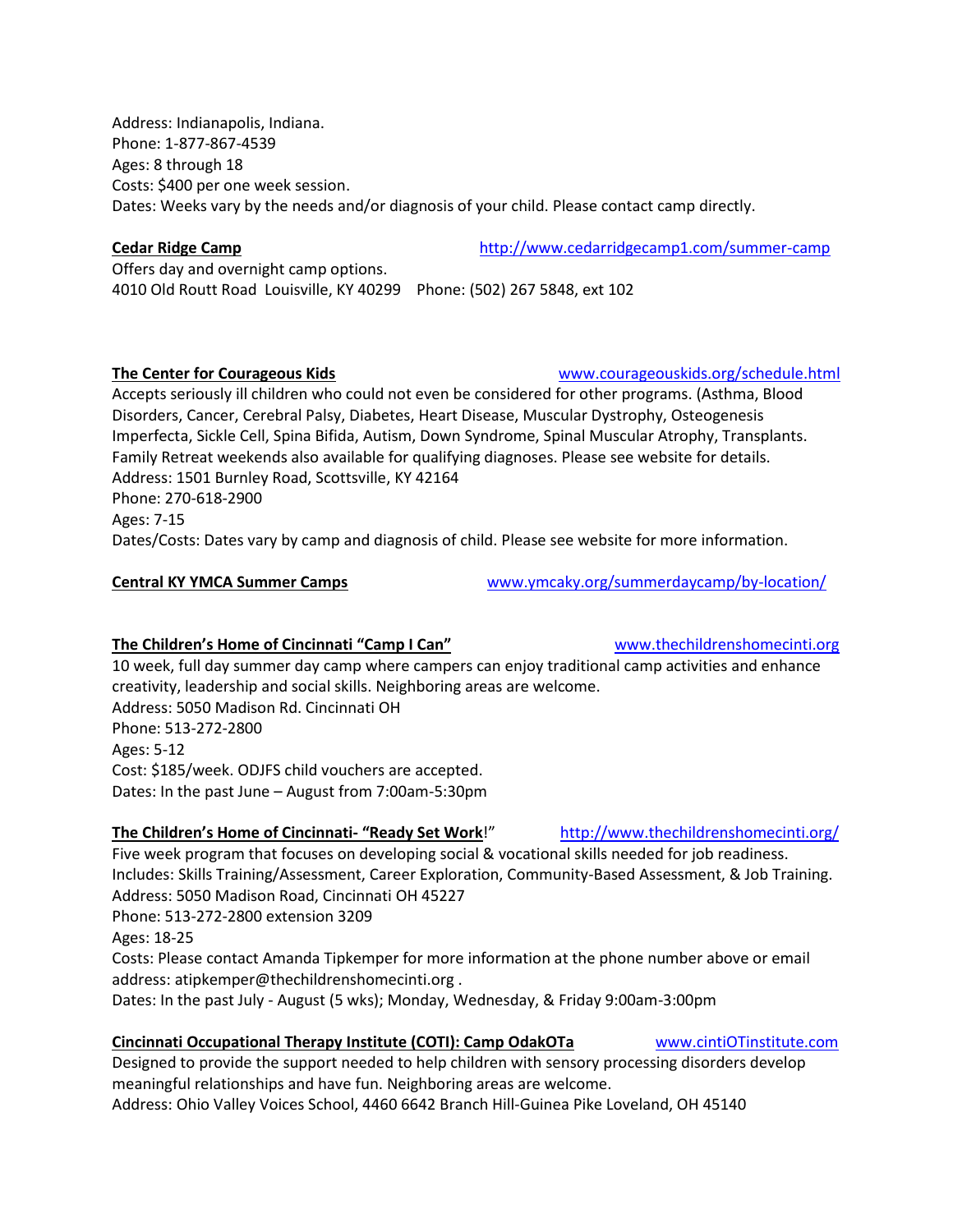Phone: 513-791-5688 Ages for Camp: 6-12 years Dates: Two 4 week sessions in the past June and July. Cost: One session -\$1875; Two sessions- \$3450

### **Cincinnati Occupational Therapy Institute (COTI): Summer Sensation Groups**

[www.cintiOTinstitute.com](http://www.cintiotinstitute.com/) Summer groups that are designed and run by occupational therapists. Groups are geared toward specific therapeutic goals including motor skills, social skills and motor planning. Address: Blue Ash Office - 4440 Carver Woods Drive, 45242 Anderson Office – 7245 Beechmont Avenue, 45230 Phone: 513-791-5688 Ages of Groups: Varies based on the group (call for information or visit their website) Dates: Varies based on the group (call for information or visit their website) Cost: Call for pricing

### **Cincinnati Recreation Commission** [www.cincyrec.org](http://www.cincyrec.org/)

Summer day camp with daily activities including arts, athletics, swim lessons, field trips, outdoor time, and special events. Neighboring areas are welcome Address: Fourteen various locations in Cincinnati. Phone: 513-352-4028 Ages: 6-12 years (5 year olds who have completed full day kindergarten are welcome). Dates: Camps run 11 weeks: In the past from June - August. Monday through Friday 9:00 a.m. – 4:00 p.m Costs: \$1045 for the summer. Corryville accepts vouchers.

### **Clovernook Center for the Blind & Visually Impaired: Discovery Youth Camp** [www.Clovernook.org](http://www.clovernook.org/)

Neighboring areas are welcome. Address: 7000 Hamilton Avenue, Cincinnati OH Phone: 513-522-3860 Ages: 8-22 Cost/Dates: Please contact camp directly for updated information; May use Family Support Services Program, Level 1 and I.O. waivers

### **Conductive Learning Center of Greater Cincinnati http://www.clcgc.org/**

Provide opportunities for children with motor challenges. The primary element of conductive education is the group setting allowing for individualization and adjustment to personal needs. The group motivates the child to complete tasks and encourages accomplishments. Address: 325 West 19<sup>th</sup> Street, Covington KY Phone: 513-231-0457 Ages: Preschool through school-age children Costs/Dates: In the past from June – August. Call for pricing and current dates.

Traditional camp experiences where individuals with disabilities will experience full inclusion. Overnight, family, and day camps available. Neighboring areas are welcome. Address: 2230 N. Clay Lick Rd. Nashville, Indiana. Phone: 888-988-2839

### **CYO Camp Rancho Framasa** [www.campranchoframasa.org](http://www.campranchoframasa.org/)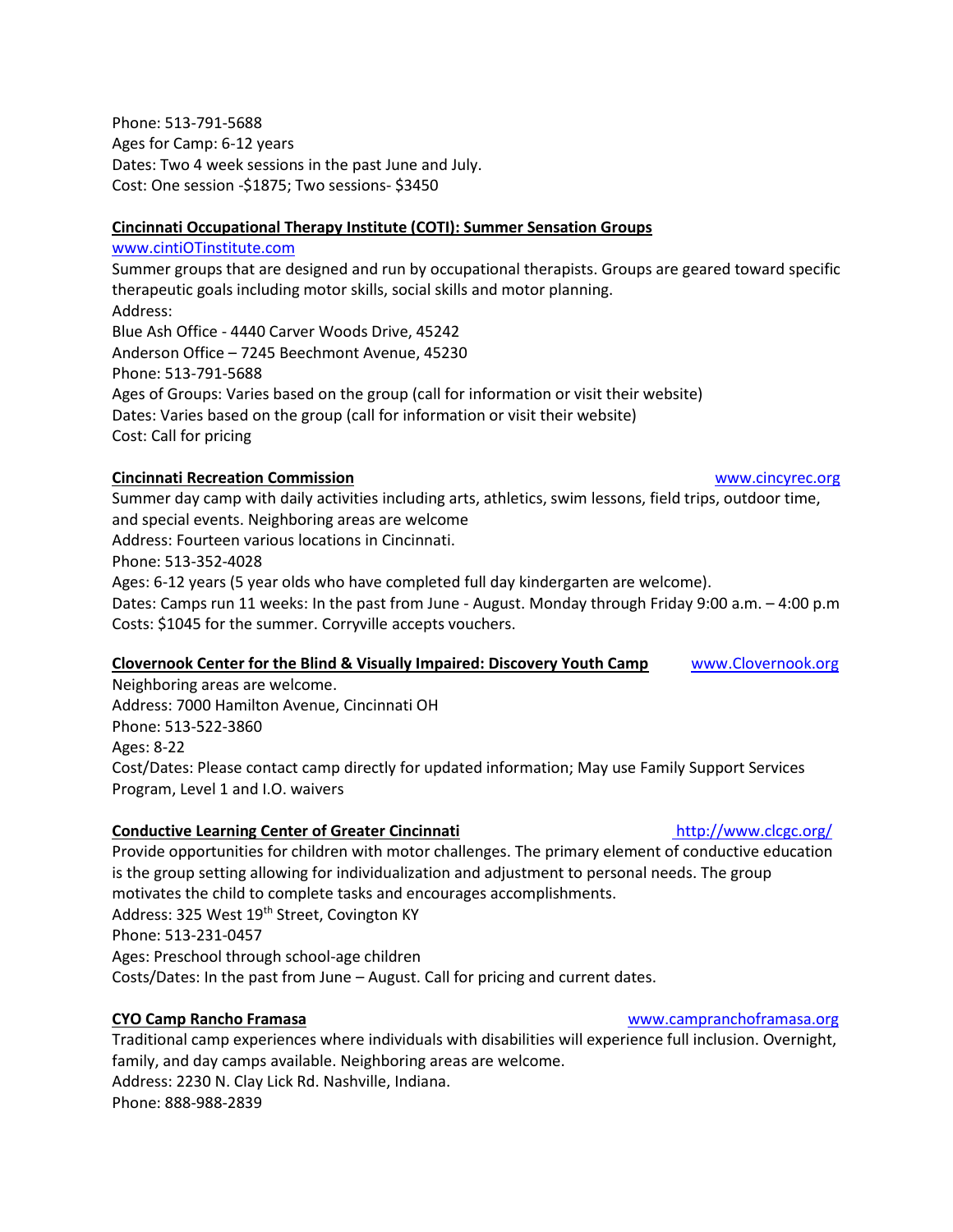Ages: 7-19 Cost: Varies depending on the camp. Dates: In the past from June – July.

One week summer camp providing arts and theater for special needs and typical needs children in integrated settings. One week performing arts classes available also. Address: 4222 Hamilton Ave, Cincinnati, OH 45223 Phone: 513-389-1721 Ages: 5-12 and 13-21 years Cost: \$200 for the week includes \$50 nonrefundable registration fee Dates: Dates vary based on age group. Call for current dates ; Monday-Friday 9:00am-3:00pm

### **Dreams with Wings** with **Wings** [www.dreamswithwings.org](http://www.dreamswithwings.org/)

Dreams With Wings offers two summer camp programs for youth ages 8-21 diagnosed on the autism spectrum and Down Syndrome. These eight week camps run June-July and can be paid via the Michelle P Waiver or private pay. Both camps offer a summer of fun, physical activity, and learning! Location: St.Andrew's Episcopal Church 2233 Woodbourne Ave in the Highlands. Phone: 502-459-4647

### **Emmanuel Camp** [www.campemanuel.weebly.com](http://www.campemanuel.weebly.com/)

Day and Resident Camps available . Address: Yankee Park, Centerville OH 45459 Phone: 614-403-1331 for day camp and 937-477-5504 for resident camp at Camp Kern. Ages: 5-14 for day camp and 9-17 for resident camp. Dates/Cost: Please contact camp directly for updated information.

### **Epilepsy Foundation of Greater Cincinnati** [www.epilepsy-ohio.org](http://www.epilepsy-ohio.org/)

Camp Flame Catcher: spring, summer, and fall camps available. Address: 895 Central Ave Suite 550, Cincinnati, OH Phone: 513-721-2905 Ages: 8-21 Cost: \$375 for the week Dates: In the past offered in July.

724 West Breckinridge Street Louisville, KY 40203 Phone: (502) 290-1585

### **Greater Cincinnati Capernaum Young Life Summer Camp to Rockbridge**

<http://www.younglife.org/ForEveryKid/Capernaum/Pages/default.aspx>

8394 Juniper Lane, Florence KY 41042 (859) 462-1013

Since its first camp in 1950, Young Life has strengthened its commitment to reaching kids through its world-class camping ministry. At camp, Capernaum gives young people with disabilities an atmosphere of high adventure with one-on-one attention from a leader. In the past offered in August \$450 for students, \$300 for buddies.

### **Dramakinetics <http://dramakinetics.org/>**

**Exceptional Teens & Adults** <https://exceptionalteensadults.org/contact-us/>

**Hattie Larlham** www.hattielarlham.org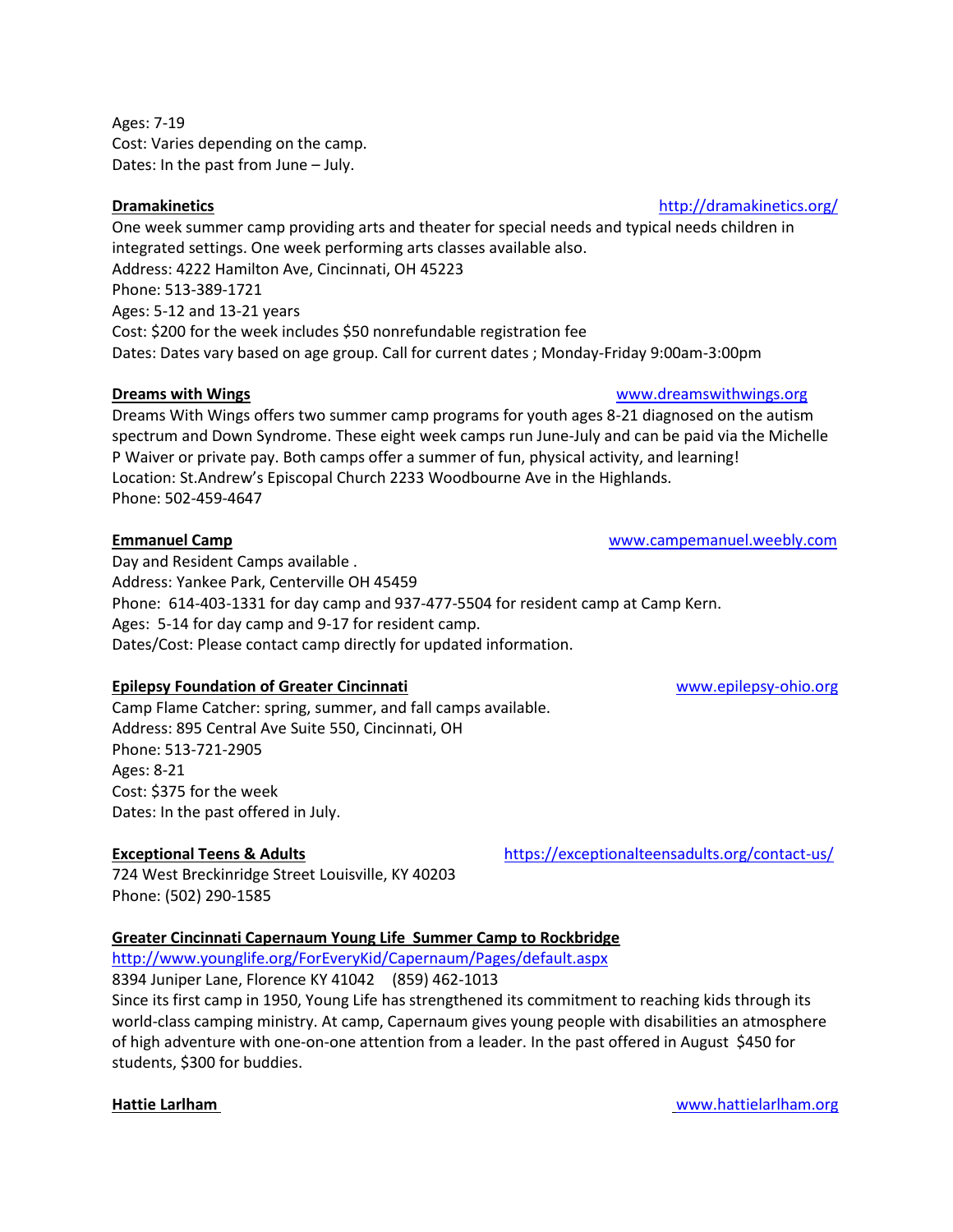Summer camp program for children with and without developmental disabilities and autism. The inclusive camp encourages children with and without developmental disabilities to play, learn and form friendships.

### **Camp Connect at Old School Trail:**

Address: Old Trail School, 2315 Ira Rd, Akron, OH 44333 Phone: 274-2272, ext. 3112 Age: 6 to 12 years old. Date: In the past offered in July Cost: \$300

### **Camp Connect at Rotary:**

Address: Rotary Camp, 4460 Rex Lake Drive, Akron, OH 44319 Phone: 274-2272, ext. 3112 Ages: 6-17 or 18 and older Date: Dates vary based on age group. Call for current dates. Cost: \$350

### **Joni and Friends Ohio: Family Retreats at Shawnee State Park Www.joniandfriends.org**

Address: 1185 Wesley Avenue, Suite 300, Xenia OH Phone: 614-861-8920 Ages: All ages Dates: In the past offered in June. Cost for family of 4: \$1170

### **KAMP Dovetail (Kids and Motivated People)** [www.kampdovetail.com](http://www.kampdovetail.com/)

Address: Rocky Fork Lake State Park in Highland County, Ohio Phone: 937-366-6657 Dates: Call for current camp dates and registration dates. Paperwork to be completed at the Hopewell Center. Cost: Most camp activities are provided at no cost. See website or call for details.

### **Kentucky Bluegrass Excursion** [www.steppingstonesohio.org](http://www.steppingstonesohio.org/)

Participants will explore Kentucky sights, such as the Louisville Slugger Museum, Mammoth Cave,etc. Phone: 513-735-8881 Ages: 18 and up. Dates: In the past offered in August Cost: \$1,100

### **Kids First Sports Center- Campapalooza** [www.kidsfirstsports.com](http://www.kidsfirstsports.com/)

Before and after camp options available. Enrichment programs and physical activities. 9am-4pm weekly. Address: 7900 E Kemper Road Cincinnati OH 45249 Phone: 513-489-7575 Ages: 6-14. Cost: \$259 week, \$63 daily rate (minimum of 2 days/week). Dates: Contact camp directly for updated information.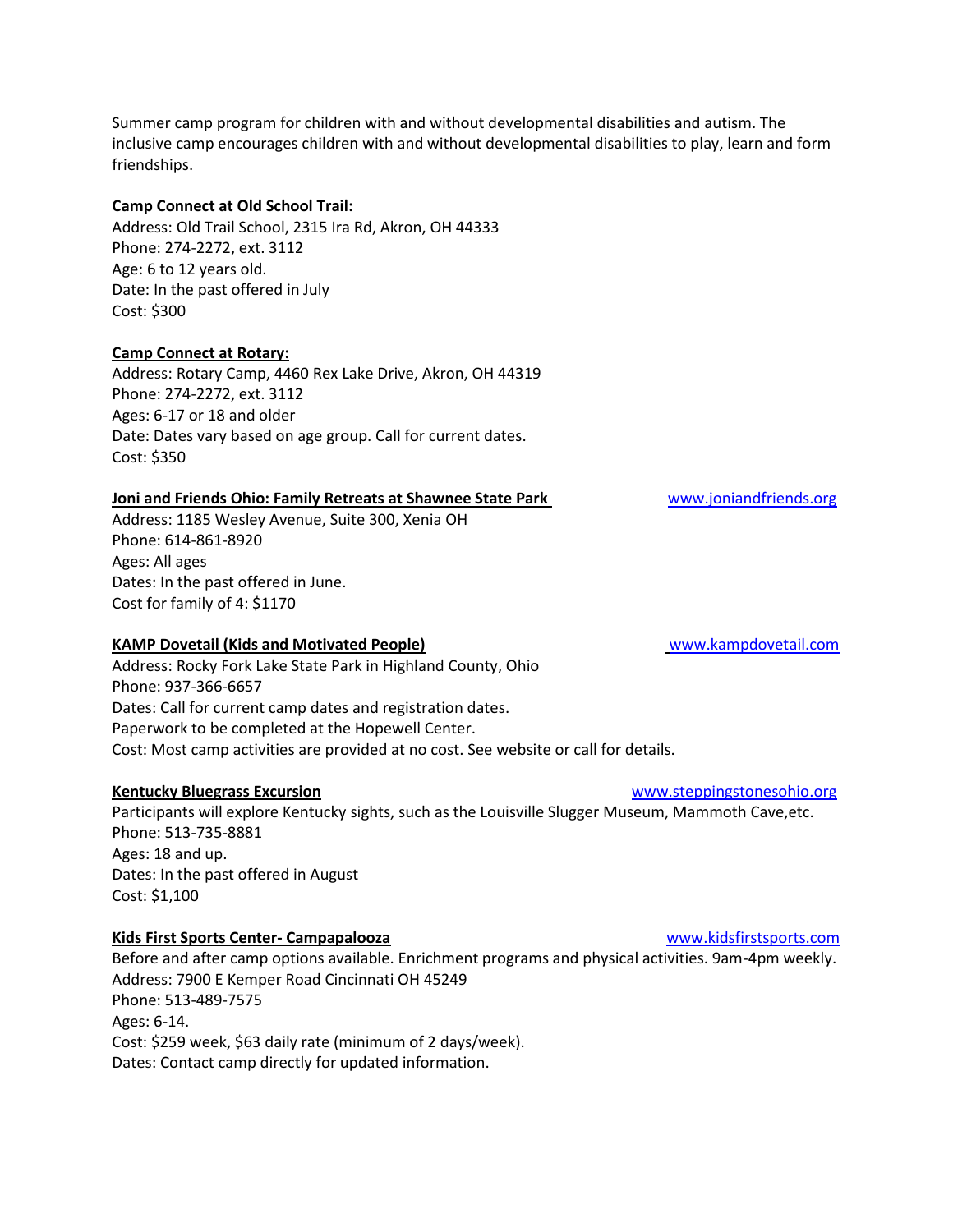### **K.I.T.E.**

### <https://entech.spalding.edu/kite/>

The Kosair Integrated Technology Experience (KITE) is a technology-based activity program designed to provide positive physical, cognitive and sensory experiences for children 2 1/2 to 9 years old. For the younger children (ages 2 1/2 to 5) programming occurs from 9:00 a.m.-noon and older children's programming (ages 6 to 9) occurs from 1:00-4:00 p.m. each day. KITE is open to all kids with special needs. Each day of the experience, participants are paired with Spalding University students who are studying in one of the professional programs of occupational therapy, nursing, education or applied behavioral analysis.

Phone: (502) 873-4221 Address: 812 S. Second Street Louisville, Kentucky 40203

### **Lexington Parks & Recreation Therapeutic Recreation Programs** http://www.lexingtonky.gov

Address: Castlewood Park and Woodland Park, KY Phone: 859-288-2928 Age: 5-12 at Castlewood Park and 13-21 Woodland Park. Dates/Cost: Several Sessions during the summer. Please contact camp directly for updated information.

"All Inclusive" camp provides children with all day field trips, educational and fun projects and experiences. Weekly trip to the local pool. Address: 40 Vista View Drive Dayton, Ohio 45402 Phone: 937.461.9027 Ages: Completed Kindergarten- 12 years old

### **Montgomery County DDS Recreation Summer Camp**  WWW.mcbdds.org

Address: 508 Durst Drive, Englewood OH Ages: 6-17 years Dates: In the past from June – July; Hours: 7:30 AM – 5:30 PM Cost: \$100 per session; family support services can be used

### **Music Therapy Clinic** --Sponsored by the University of Louisville

Dates: June 15-19, 2015 and July 20-24, 2015 Times: 9am – 12pm, snack will be included Phone: 50-892-2122 Rates: \$125/week \$25 sibling discount for multiple children from same family \$50 off if attending both weeks of camp \$50 deposit due at time of sign up Some Scholarship options available--Michelle P. accepted (please call for more information) Call for sign up dates and camp dates.

### **New Perceptions: Bridging the Gap Summer Program** [www.newperceptions.org](http://www.newperceptions.org/)

Eight-week program for basic preschool readiness and continuation of therapies through the summer. Address: One Sperti Drive, Edgewood, KY Phone: 859-344-9322 Ages 2.5-5 years entering school in the fall. Dates/Cost: Scholarships available. Please contact camp directly for updated information.

**Mini University, Inc. Summer Camp** www.miniuniversity.net/school-age.asp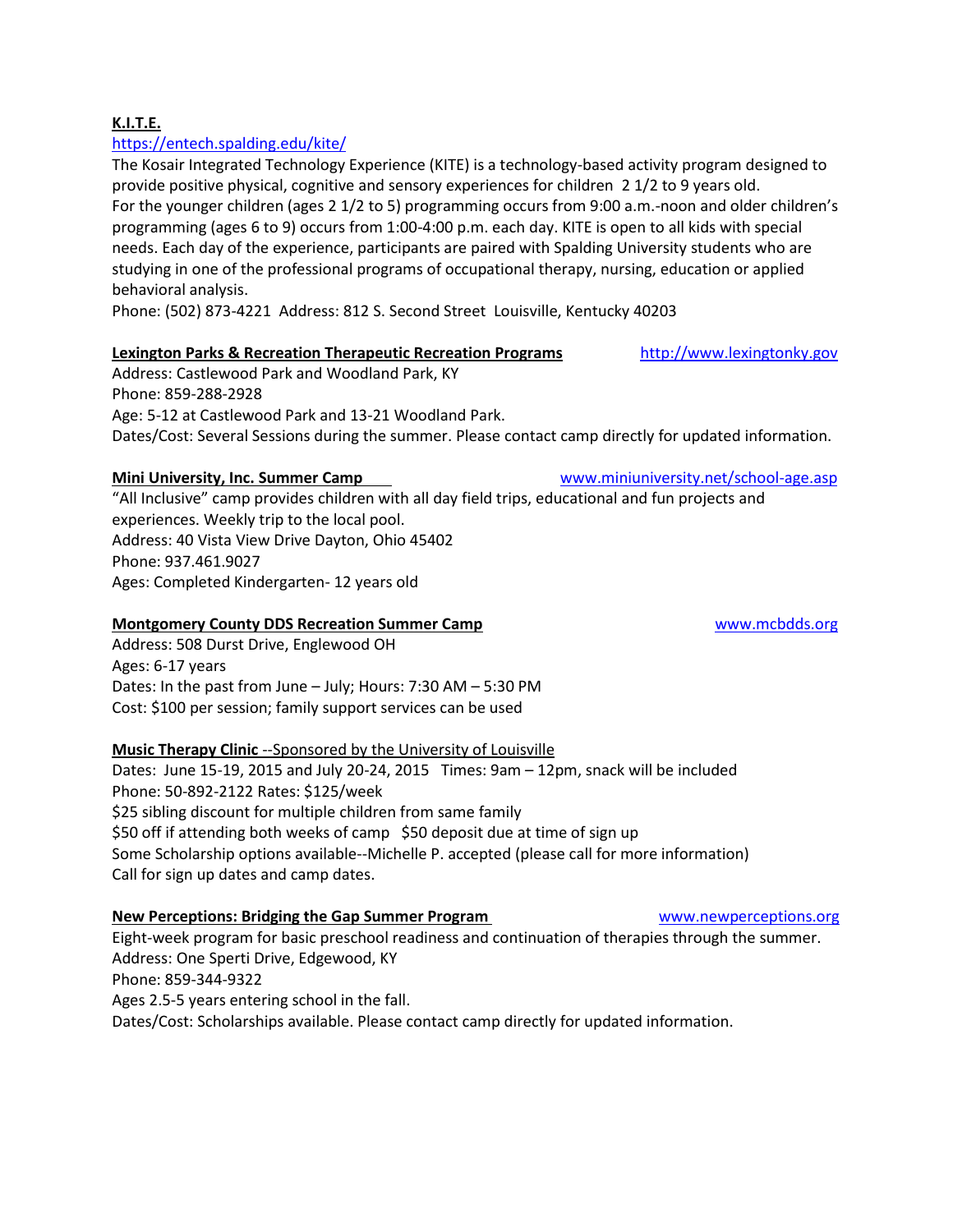### **Pleasant Hill Outdoor Camp**: [www.PHOC.org](http://www.phoc.org/)

Overnight camps with themes and mini camps. Also have mini camps for preschoolers through 2<sup>nd</sup> grade to attend camp for 24 hours with a parent or grandparent. Also have family camps that take place over specific weekends. Region: Neighboring areas are welcome. Address: 4656 Pleasant Hill Rd Cincinnati, OH Phone: 419-938-3715 Ages: 6-18 years Dates: Please contact camp directly for updated information. Cost: Tiered pricing, please visit the website for specific information on the cost of camp. May accept Level 1 and I.O. Waivers.

### **Pleasant Vineyard Ministries** [www.PVMCamp.com](http://www.pvmcamp.com/)

Weekly overnight camps with themes. Neighboring areas are welcome. Address: 1259 Swann Beatty Road, Camden OH Phone: 937-452-3347 Ages: 8-17 years Dates/Cost: Please contact camp directly for updated information.

Offers condition specific weeklong, weekend, and mini camps. Also have weeklong young adult and adult camps. Neighboring areas are welcome. Address: 7700 Piper Road Ashley, OH Phone: 740-548-7006 Ages: 5-adulthood Dates/Cost: Various, accepts Level 1, I.O. and SELF waivers. Please contact camp directly for updated information.

### **Redwood** [www.redwoodnky.org](http://www.redwoodnky.org/)

Address: 71 Orphanage Rd Ft. Mitchell, KY Phone: 859-331-0880 Dates/Cost: Please contact Redwood for updated information.

### **SMILES Summer Camp SMILES Summer Camp smilesummercamp.com**

A therapeutic day camp directed by a speech-language therapist. Campers engage in structured learning activities in addition to daily field trips to generalize skills while focusing on social skills, communication, and emotional regulation. Address: Twinsburg, Ohio. Phone: (330) 405-8776 Ages: 4-13. Dates/Cost: Varies by camp. Please see website for details.

**Recreation Unlimited** [www.RecreationUnlimited.org](http://www.recreationunlimited.org/)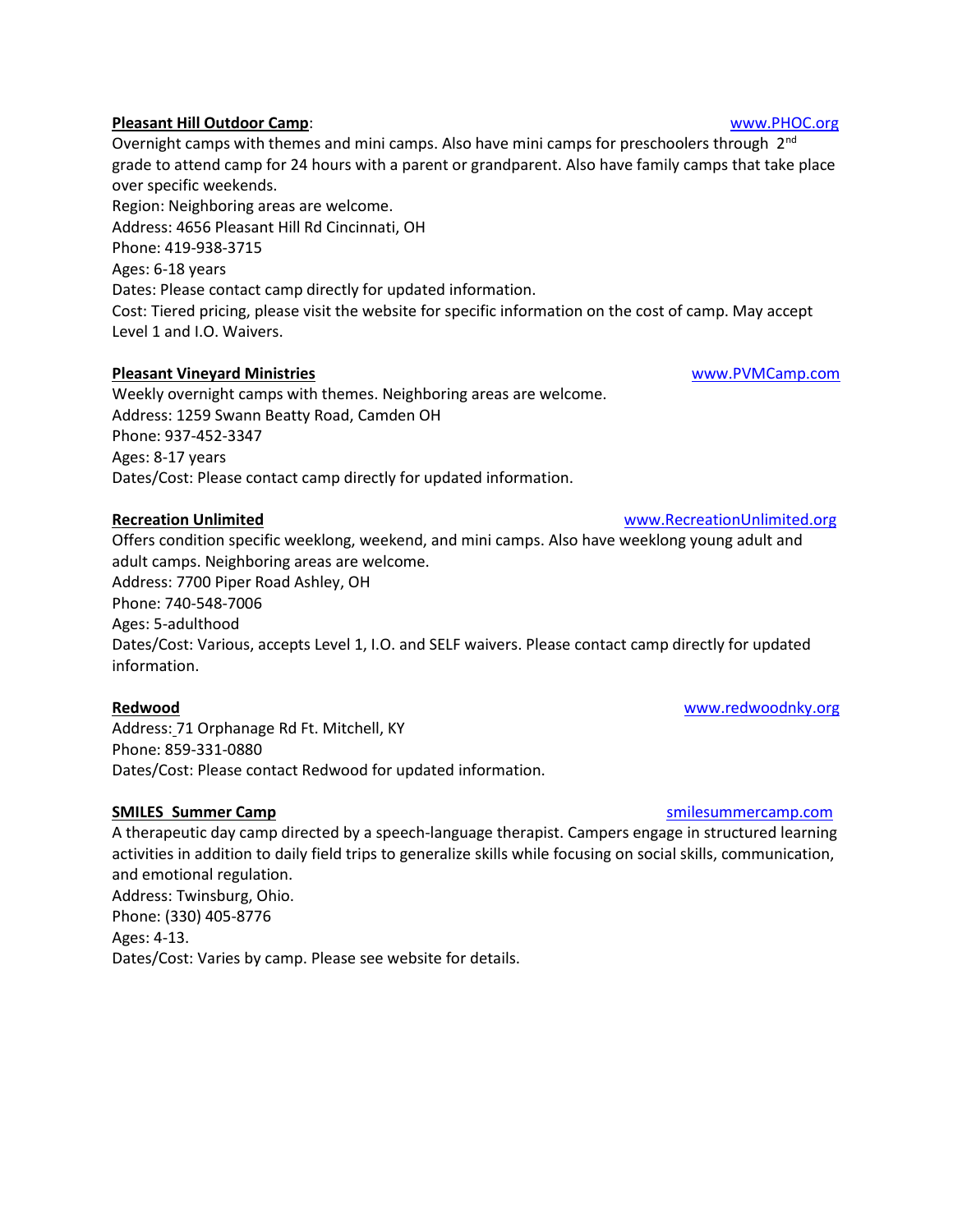### **Spina Bifida Coalition of Cincinnati: Weekend for Teens** [http://www.sbccincy.org](http://www.sbccincy.org/)

Overnight weekend camp. Fully accessible outdoor camp with a weekend full of fun and independence for teens with spina bifida. Address: Camp is held at Camp Joy in Clarksville Ohio. Phone: 513-923-1387 Cost: \$50 Dates: In the past offered from June – July.

Stepping Stones runs 2 summer day camps, Camp Allyn and Camp Given. Address: 5650 Given Rd Cincinnati, OH Phone: 513-965-5115 Ages: 5-22; varies upon camp. Dates: Family selects if child will attend only one week or multiple weeks. Family can also select if child attends Tuesday/Thursday; Monday/Wednesday/Friday; or 5 days per week. In the past offered from June - August.

Cost: \$48 per day. Accept Level 1, I.O., SELF and Ohio Home Care Waivers. Some financial assistance is available.

### **National Geographic Staycation (through Stepping Stones)**

Program Features: hot air ballon rides, archery, putt-putt, fishing, boating, hiking, and more. Allyn Campus, 1414 Lake Allyn Road, Batavia OH 45103 Phone: 513-735-8881 Ages: 12 and up Cost: \$800. Funding sources accepted: Family Support Services Program, Waivers, limited financial aid.

### **Technology Camps**

During the summer months, the Assistive Technology Resource Center hosts one of the few technology camps for children and teens with special needs. These bright, creative youngsters participate in interactive, technology-focused, theme-based learning. They sharpen technology skills and address individual learning goals using specialized equipment and software. Campers develop collaborative teamwork, project planning, and social interaction competencies as they do research, solve problems, and complete team challenges. The camp curriculum is designed to enhance skills and promote selfesteem and independence while preventing summer learning loss. Contact: Christine Siegrist Email: csiegrist@redwoodnky.org Phone: 859-331-0880 Dates/Cost: Please contact Christine Siegrist directly for updated information.

Overnight camp. Children with special medical needs are welcome. Address: Perryville, KY Phone: 502-227-2557 Ages: 10 and up Dates: Please contact camp directly for updated information. Cost: \$460

**Stepping Stones Center** [www.steppingstonesohio.org](http://www.steppingstonesohio.org/)

**Special Touch** [www.specialtouch.org](http://www.specialtouch.org/)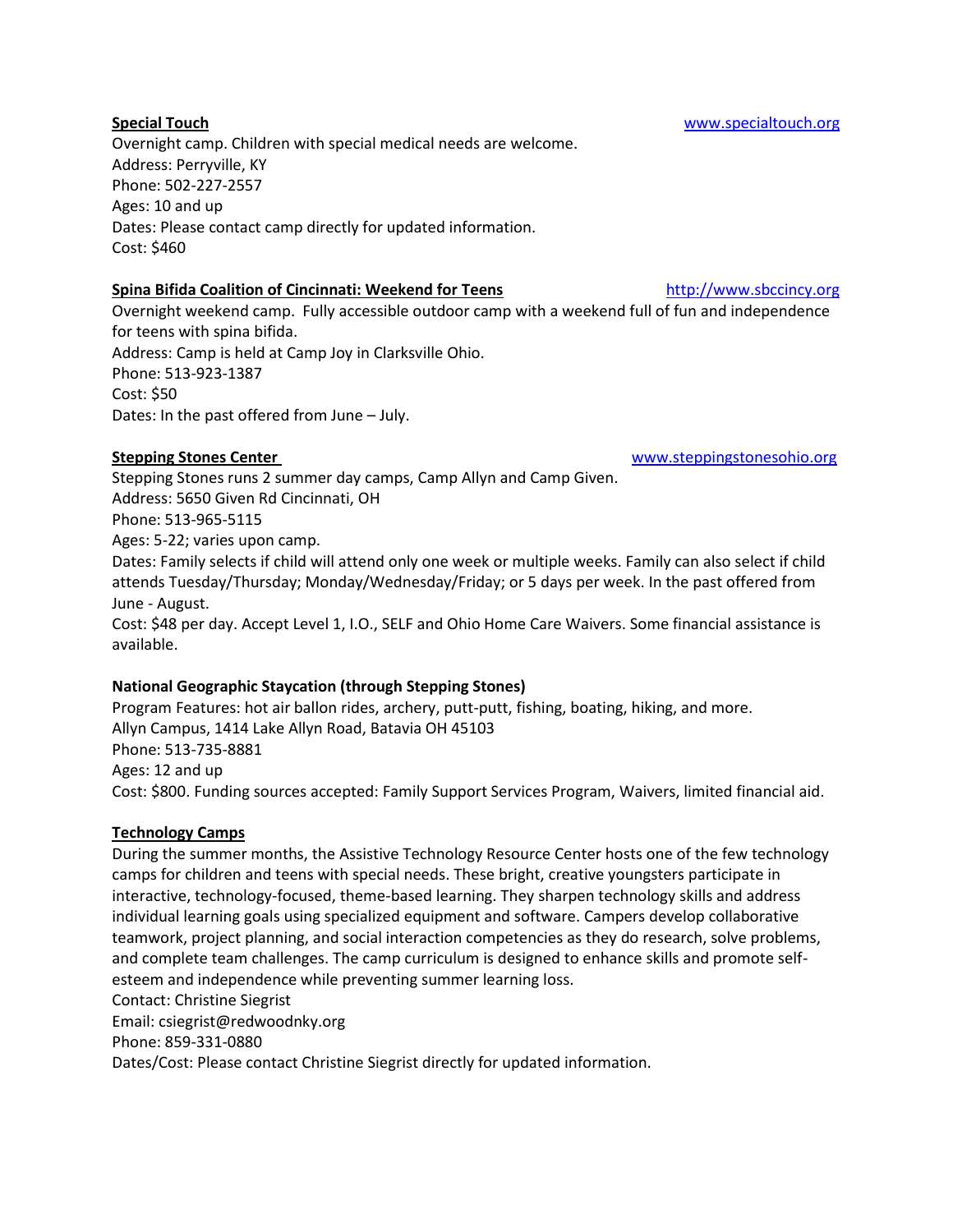### **University of Cincinnati College Success Camp for High School Students with Autism Spectrum**

**Disorders** Week long residential camp for 11<sup>th</sup> & 12<sup>th</sup> grade students with ASD who are planning to attend college after graduating from high school. Helps students create connections, learn essential skills to be successful in the academics, employment, social and independent living aspects of college, and have fun while doing it! CSC is housed on the main UC campus in Clifton. Please contact camp directly for updated information.

\$1000.00 Covers the cost of room, food, events, academic classes, and social activities. Jan Goings ,Transition Coordinator and Camp Director [goingsje@ucmail.uc.edu](mailto:goingsje@ucmail.uc.edu) or 513-556-6611

### **Warren County ESC Tech Camp** www.warrencountyesc.com

Tech camp is a weeklong camp in which students will learn to create 2D and 3D video game, create their own movie, and design their own t-shirt. They will also collaborate with peers on these projects. Address: 1879 Deerfield Rd, Lebanon, OH Phone: 513-695-2900 ext. 2902 Ages: Students in grades 6-8<sup>th</sup> Dates: In the past offered in July. Cost: Please contact camp directly for updated information.

### **West Virginia University Summer Activities for Children with Disabilities**

Summer Activities for Children with Disabilities

<http://wvats.cedwvu.org/summer-activities.php>

Variety of camps throughout the summer, including Mountaineers Spina Bifida Camp; Camp Gizmo for children who use assistive technology; Camp Nape, a bereavement camp; Camp Can Do; Stepping Stones Baseball Leagues, and more.

### **YMCA Camp Campbell Gard** WWW.ccgymca.org

Both day and overnight camps are available. Neighboring areas are welcome. Address: 4803 Augspurger Rd Hamilton, OH Phone: 513-867-0600 Email: campoffice@gmvymca.org Ages: 7- 22 Overnight camp session: \$530; Day camp session: \$270. Please see website for dates of camp.

**YMCA Camp Ernst** [www.ymcacampernst.org](http://www.ymcacampernst.org/)

Address: 7615 Camp Ernst Road Phone: 859-586-6181

Weekly day camps: Family selects week(s) child will attend. Ages: 6-15 years. Cost: Income based sliding scale available; payment plans available.

Intro to Overnights: Is a 24 hour stay Ages: 5-9. Cost: \$85

Half Week Camp: is a day camp where the campers stay for 4 days/3 nights. Ages: 5-9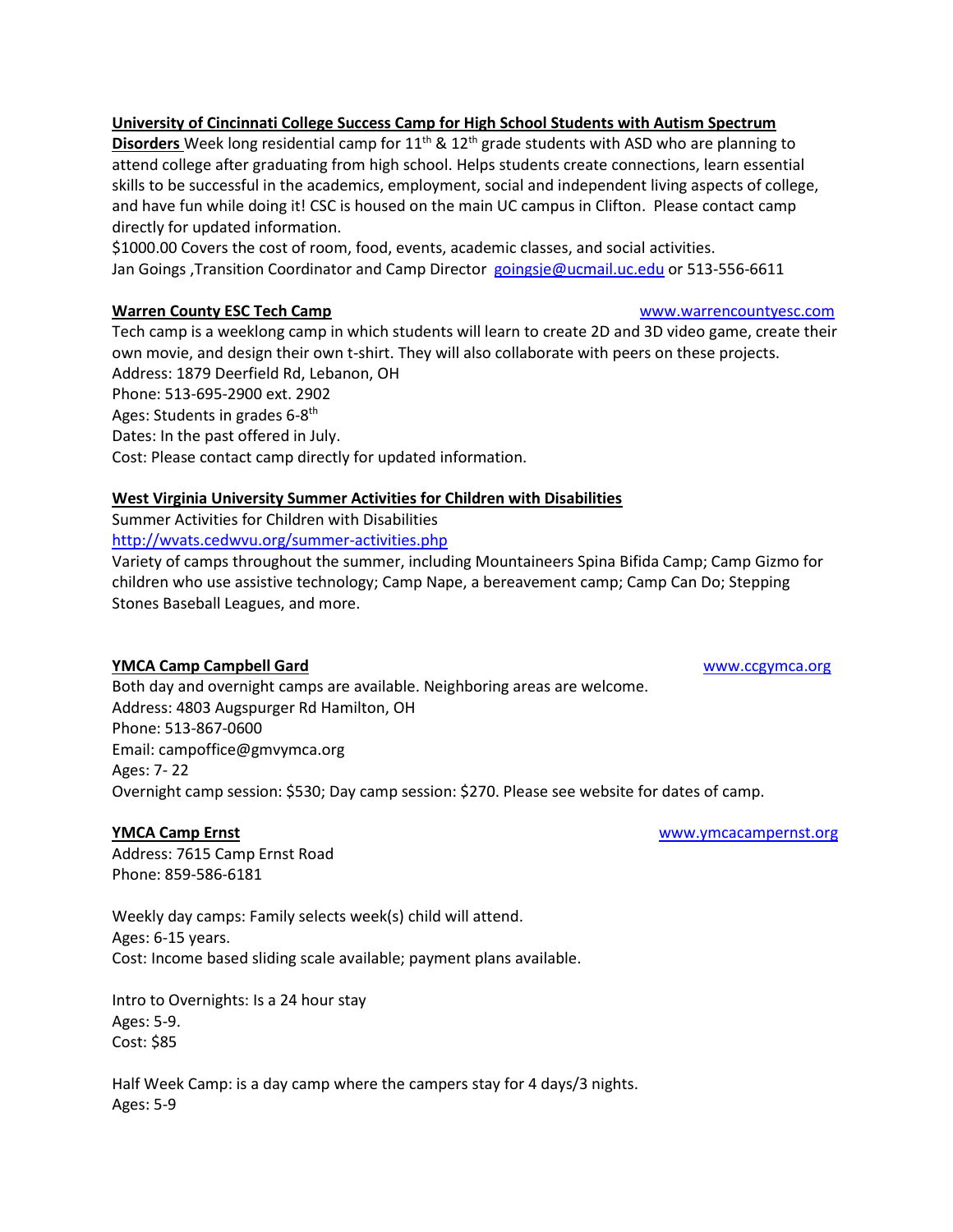Cost/dates: Please contact the camp directly for updated information.

### **Youth Overcoming Life Obstacles YOLO Summer Program** [http://www.cilo.net](http://www.cilo.net/pages/content/events.html)

The Center of Independent Living Options (CILO) expands its outreach to local high school students with disabilities through Youth Overcoming Life Obstacles (YOLO). The YOLO Summer Program will focus on encouraging high school students with disabilities to build self-esteem, self-respect, autonomy, and the development of independent living skills, through making new friends, and discovering new interests. YOLO is an 8-week summer experience for youth with disabilities to develop skills and growth through opportunities that would not otherwise be available to them. YOLO staff and volunteers will facilitate enriching experiences through interactive presentations, educational trips, gardening and photography. Over the 8 weeks, students will create a memory book.

Address: 536 Linton St., Cincinnati, OH Phone: 513-241-2600 Dates/Cost: Please contact camp directly for updated information.

**\*\*\*Note: Campresource.com is a great website to navigate various camps in the U.S.**

# **Summer Therapy Camps:**

Address: 9902 Windisch Road, West Chester, OH 45069 Phone: 513-775-6600

### **Abilities First** [www.AbilitiesFirst.org](http://www.abilitiesfirst.org/)

Address: 4710 Timber Trail Drive, Middletown, OH Phone: 513-423-9496 Ages: birth to 22 years old; varies by camp Payment: Insurance

### **Cincinnati Occupational Therapy Institute (COTI)**: Camp OdakOTa [www.cintiOTinstitute.com](http://www.cintiotinstitute.com/)

Address: 4440 Carver Woods Drive, Cincinnati OH Phone: 513-791-5688 Ages for Group: 4-13 years, each group has age requirements Payment: Insurance, Family Support Services Program \*Groups meet weekly for 6 weeks last 1.5-2 hours per week

Address: 5989 Meijer Dr Milford, OH Phone: 513-575-5431 Therapy groups with OT and speech. Groups typically meet twice a week for 9 weeks. Ages: 3-12 years Cost: \$1575

**Kid Power Therapy** [www.kidpowertherapyservices.com](http://www.kidpowertherapyservices.com/)

**ABC Pediatrics** [www.abcpedatrictherapy.com](http://www.abcpedatrictherapy.com/)